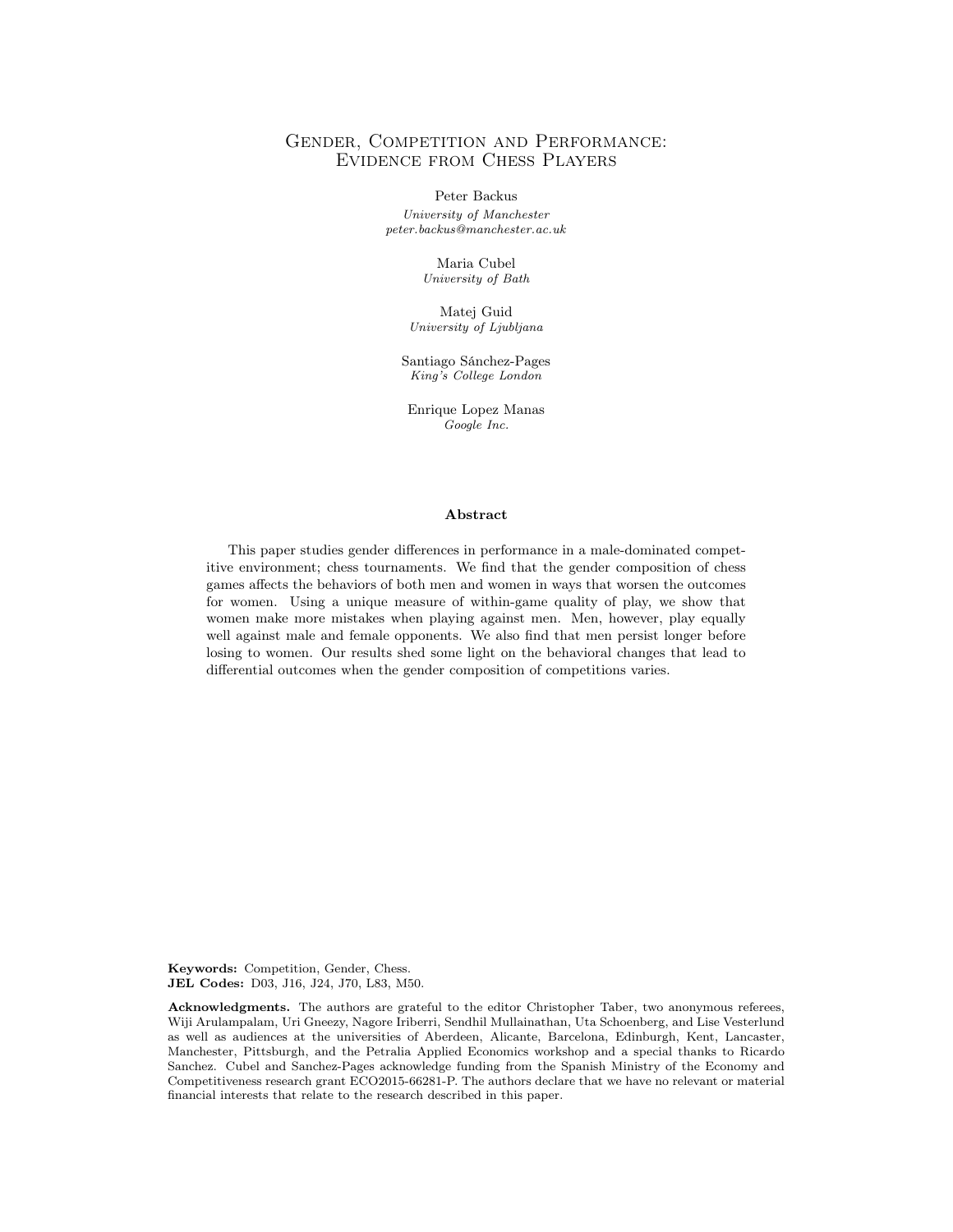"They're all weak, all women. They're stupid compared to men. They shouldn't play chess, you know. They're like beginners. They lose every single game against a man. There isn't a woman player in the world I can't give knight-odds to and still beat." Bobby Fischer, 1962, Harper's Magazine

"Chess is a mixture of sport, psychological warfare, science, and art. When you look at all these components, man dominates. Every single component of chess belongs to the areas of male domination." Garry Kasparov, 2003, The Times of London

"Girls don't have the brains to play chess." Nigel Short, 2015, The Telegraph

# 1 INTRODUCTION

Despite extensive research, debate, and policy interventions, gender differences in labor market outcomes persist. The unconditional gender wage gap is about 18% in OECD countries and a non-trivial gap persists even conditional on confounding factors (Blau and Kahn, 2017). Only one in seven board members in European and U.S. companies are women. Three traditional explanations for this phenomenon are discrimination, differences in ability, and differences in preferences for jobs (Polachek, 1981; Goldin and Rouse, 2000; Black and Strahan, 2001). More recently, a growing interest has developed around a fourth explanation: Gender differences in competition (Niederle and Vesterlund, 2011; Niederle, 2016). Given that good management practice dictates that managers ought to create competitive environments to increase productivity (Bloom, Propper, Seiler, and Van Reenen, 2015), gender differences in competition might help to explain the persistent gender wage gap and the under-representation of women in high-powered jobs.

There is a sizable literature on gender and competition. This literature suggests that women are less responsive to competition than men (e.g. Gneezy, Niederle, and Rustichini, 2003; Gneezy and Rustichini, 2004), and that women "shy away from competition", even those no less able than men (Vandegrift and Brown 2005; Niederle and Vesterlund, 2007; Gupta, Poulsen, and Villeval, 2013). These differences seem to be social rather than innate (e.g. Gneezy, Leonard, and List, 2009; Cardenas, Dreber, Von Essen, and Ranehill, 2012). The literature also suggests that the gender composition of competitions contributes to differential outcomes for men and women (Gneezy, Niederle, and Rustichini, 2003; Kuhnen and Tymula, 2012; Hogarth, Karelaia, and Trujillo, 2012). This is the aspect of gender and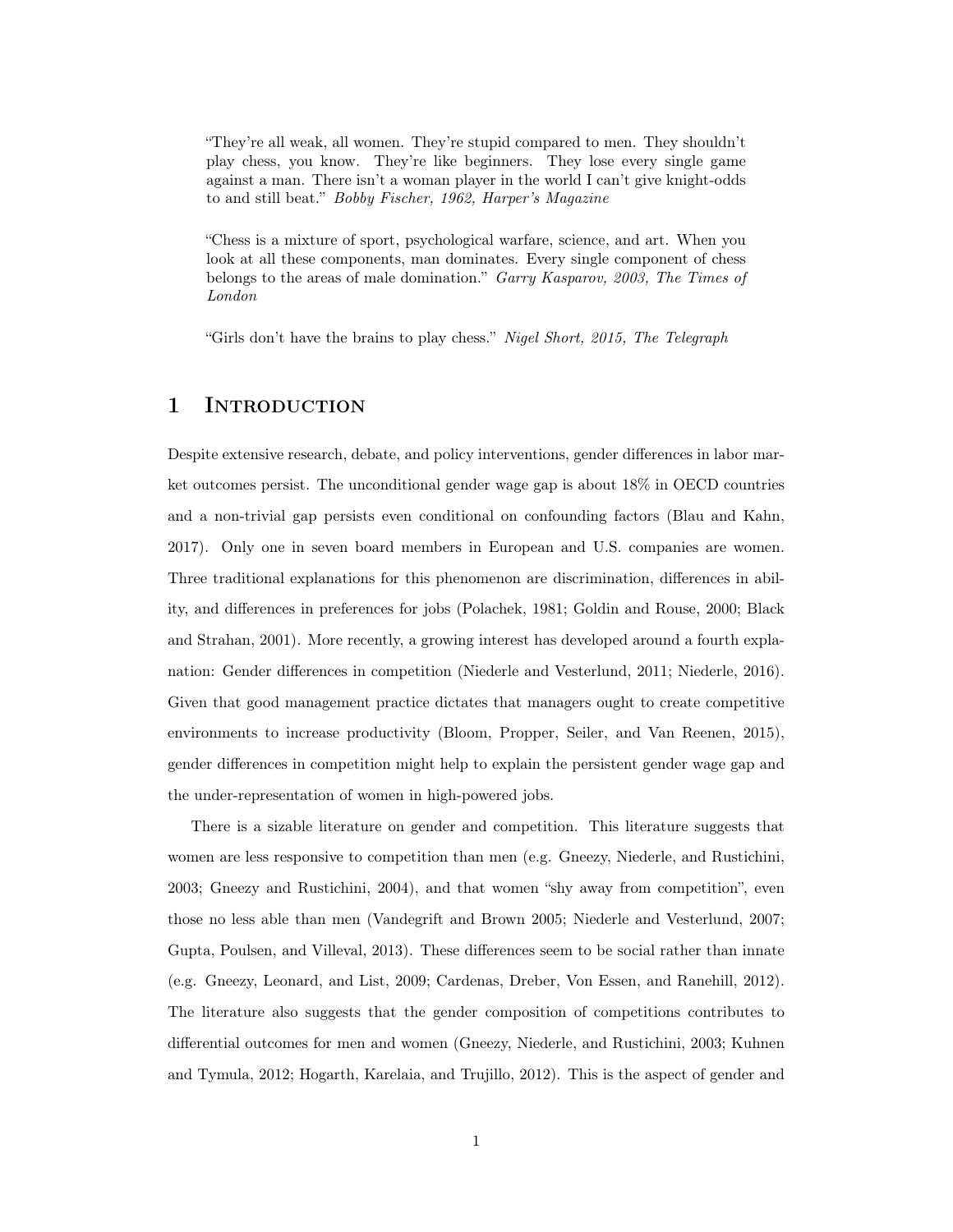competition that we investigate in this paper.

We study gender interaction effects in a setting where men and women compete on an equal footing. We employ data from tens of thousands of chess games played by highly skilled and dedicated players. Our paper is novel in that we combine three features of competition not found together elsewhere. First, we leverage data from a setting in which participants are very experienced and are deeply familiar with. Second, chess is a setting where players receive a great deal of feedback and information about the relative abilities of competitors. Third, we have an objective measure of how well a player plays a particular game.

Our results support existing findings in the literature and offer some additional insights on the behavioral changes that lead to worse outcomes for women when the gender composition of the competition varies. We find, as have others, that outcomes are worse for women when they face male opponents, even after arguably adjusting for the relative skills of the players. We then use a method developed by Guid and Bratko (2006, 2011) to compute the quality of play of each player in each game they play. As chess is ultimately a computational problem, performance is almost exclusively a function of effort and skill. Unlike other games, say, poker, chance plays virtually no role in chess. Our data has records of every move in each game, not just its outcome, so we can observe the choices made by players and the circumstances in which those choices were made. We can therefore objectively assess the quality of players' play by comparing their chosen moves with the preferred move of a powerful chess engine.<sup>1</sup> For most competitive environments, sports or otherwise, such counterfactuals cannot be calculated. We find that the effect of the gender composition of the game on outcomes is driven largely by female players making larger errors when playing against males. This is in contrast with male players, who play equally well regardless of the sex of the opponent. We also find that, on average, men persist longer before resigning when playing against a woman, decreasing the points that a female player can expect to earn against a male opponent. These results provide evidence that inter-gender competition changes the behavior of both men and women in ways that are detrimental to the outcomes of women.

Chess is relevant to the study of gender because it shares several important features with high-powered jobs and competitive professional settings. First, like boardrooms, chess

 $1$  During competitions, commentators already employ computers to learn which next move is a player's best and can recognize mistakes almost immediately. See Campitelli (2013).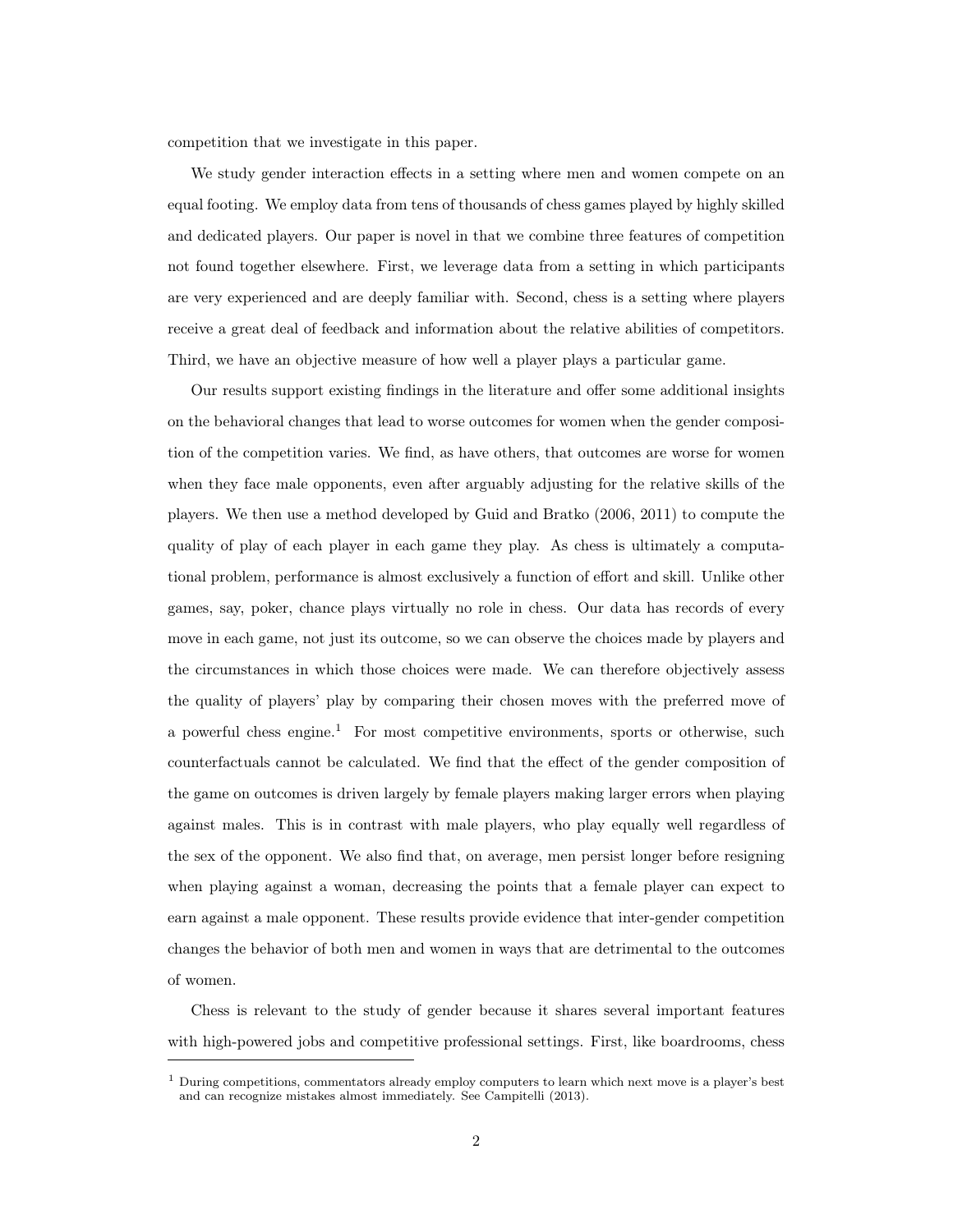is a domain where women are severely under-represented. Women make up less than 5% of CEOs, less than 15% of executives at Fortune 500 companies and only 6% of partners in U.S. venture capital firms (Gino and Brooks, 2015). Comparatively, women constitute only about 11% of mixed-sex tournament players and 2% of Grandmasters. There is currently (February 2022) only one woman ranked among the top 100 players and there has never been a female world champion. Second, as the opening quotes demonstrate, negative views of female chess players are pervasive in high-level chess, as it is in professional settings (Auster and Prasad, 2016). Third, top chess players, like successful professionals in most other endeavors, are individuals with high levels of cognition, determination, tenacity, and dedication. Chess players, be they male or female, have been found to be of above-average intelligence (Grabner, 2014). Players, such as those in our sample, have generally committed between 2,500 and 7,500 hours of self study (excluding coaching and group study) to achieve this level of skill (Hambrick, Oswald, Altmann, Meinz, Gobet, and Campitelli, 2014). Fourth, there is no compelling evidence that either gender is afforded an innate advantage in management or chess (discussed in detail below). Lastly, female players, like women in highly competitive professional environments, have selected into a male-dominated and very demanding competitive environment. Given this selection, one might think it unlikely that we observe any gender differences in performance. However, we do. The fact that we observe gender differences among this very select group of people suggests that vulnerability to such gender effects should be prevalent, and probably stronger, in wider domains.

Next we discuss the literature studying gender differences in competition and in chess in particular. In Section 3, we present the data and outline a model of performance in chess in Section 4. In Section 5, we discuss conditions for the internal validity of our estimator and present results for the outcome of games. In Section 6 we present our main results on the effect of gender on the quality and length of games. Section 7 concludes.

## 2 Related Literature

## Gender and competition

In a pioneering contribution, Gneezy et al. (2003) conducted a laboratory experiment where subjects had to solve mazes on the Internet, varying the gender composition of the group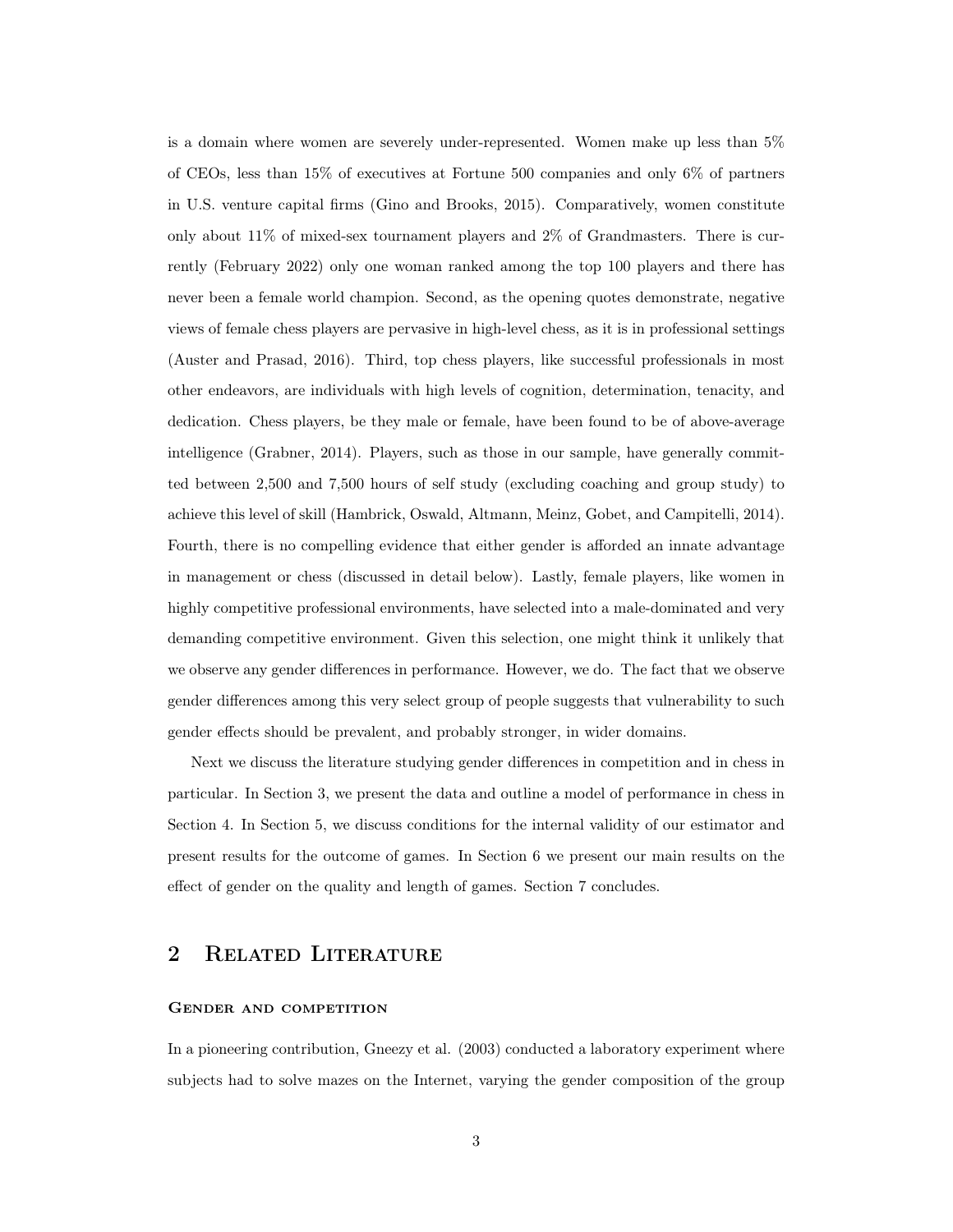of competitors. They found that women performed worse than men when the payment scheme was competitive but not under piece-rate compensation. They also found that women underperformed in mixed gender groups and performed like men otherwise. Gneezy and Rustichini (2004) found similar results in Israeli children running competitions. Later contributions have shown that the perceived gender-bias of the task to be performed plays an important role in this result. Günther, Ekinci, Schwieren, and Strobel (2010) found that females perform better than males when the task is perceived as female-biased. Along similar lines, Shurchkov (2012) found that females overtake men when performing a verbal task under low-time pressure. The gender performance-gap seems also to be driven by whom women compete against. Iriberri and Rey-Biel (2017) found that showing information about the gender of the opponent exacerbates the underperformance of women. Although clearly valuable for their ability to control confounding factors, these experiments leave open the question of whether the gender differences in competitive performance they observe persist outside the lab.

The study of gender differences in performance using observational data requires finding appropriate conditions (e.g. observable skill, measurable competitive pressure, men and women competing on equal footing). One fruitful avenue of research have been admissions to selective educational programs. In these contexts, men and women compete on a level playing field, which permits the study of differential responses to varying degrees of competition. Örs, Palomino, and Peyrache (2013) compared the results of the same group of male and female students in a less competitive high school national exam and in a very competitive exam for entry into a selective French business school. The performance of female students dominates the one of male students in the less competitive exam whereas the opposite holds in the more competitive exam. A similar picture emerges from the study by Morin (2015), who took advantage of an educational reform in Ottawa that shortened high school by one year. This meant that two cohorts of students graduated in the same year thus increasing competition for university places. Morin (2015) found that the average grades and graduation rates of male students increased relative to those of females.

Game shows have been another avenue for the study of gender differences in competition. Antonovics, Arcidiacono, and Walsh (2009) used data from the TV trivia show The Weakest Link. In the final round of the show, two players compete against each other. The authors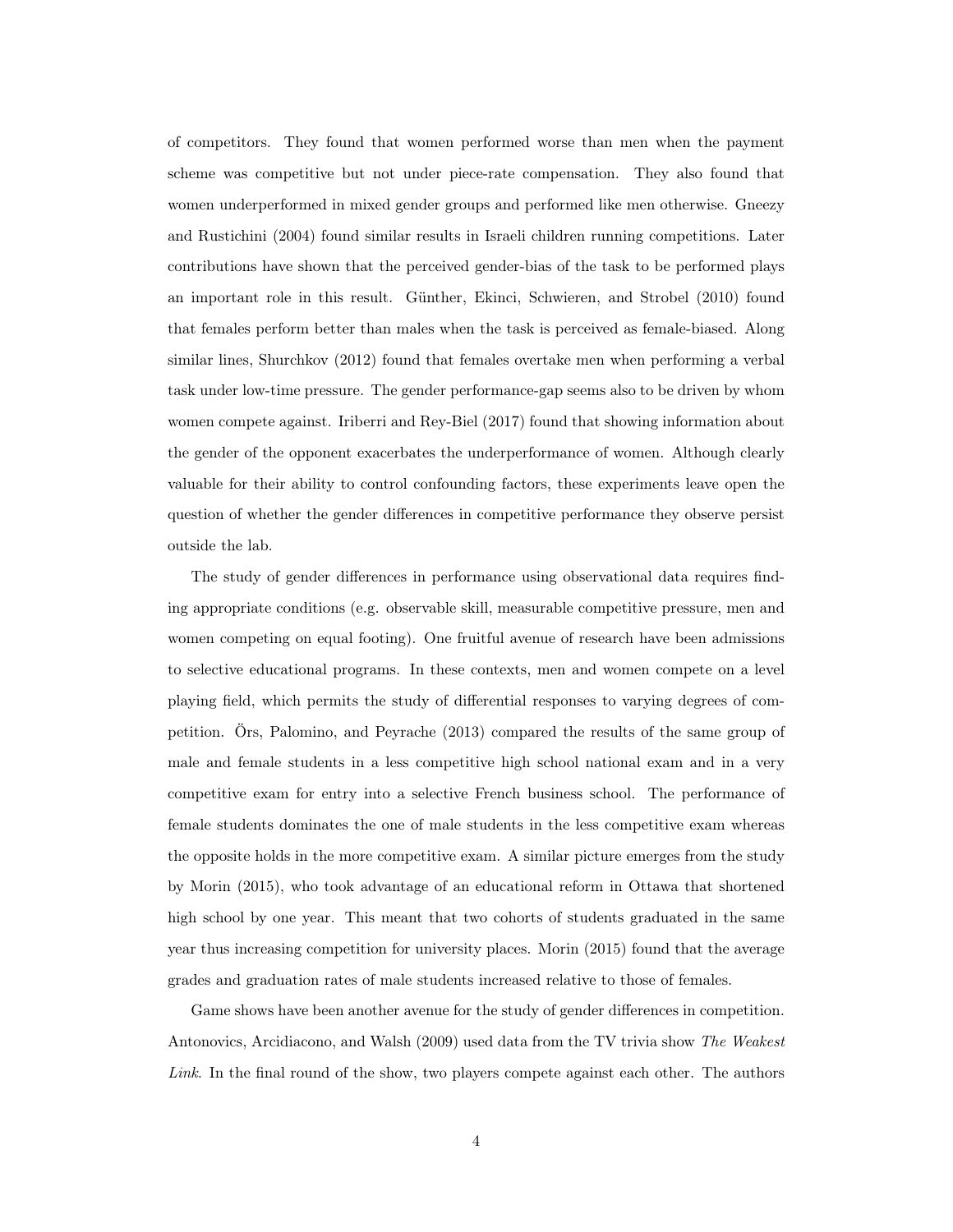found that male contestants are more likely to answer a question correctly when they face a female contestant than when they face another male, whereas female participants are unaffected by the gender of their opponent. Using data from the game-show Jeopardy, Lindquist and Säve-Söderbergh (2011) and Jetter and Walker (2018) observed that participants perform better when competing against men than when competing against women. Hogarth et al. (2012) used data from the show The Player and found that the willingness to compete of female players decreases when facing a majority of male competitors.

Put together, these contributions leave unclear the effect of the gender composition of the set of opponents on women's performance. One of the findings in Gneezy et al. (2003) is that women perform as well as men in single-sex tournaments, which suggests that is not competition that undermines women's performance, but whom they compete against. Similarly, Booth and Yamamura (2016) found that mixed-gender competitions hurt the performance of female Japanese speed boat racers. Our own findings are consistent with these results. In contrast, Gneezy and Rustichini (2004) found that Israeli girls run faster when competing against boys, though it is still the case that girls have lower chances of winning when running against a boy. Our paper contributes to this literature by employing a unique measure of within-game performance in chess games.

#### **CHESS**

Chess has been studied by psychologists for years because it involves high-order cognition (for an early survey see Charness, 1992). Chess has also become a recent object of interest for economists. The cognitive power of experienced chess players, combined with the computational nature of the game, makes chess a natural candidate for the study of strategic sophistication (Palacios-Huerta and Volij, 2009; Levitt, List, and Saddoff, 2011). More closely related to our analysis, Gerdes and Gränsmark (2010) used chess data to explore gender differences in risk-taking behavior. They measured risk according to whether the opening moves of a game are deemed "aggressive" or "solid" by a number of experienced chess players and they associate "aggressive" openings with risk-taking. Gerdes and Gränsmark (2010) found that female players are on average 2% less likely to use an "aggressive" opening than male players. Males are more likely to use "aggressive" openings when playing against females. However, the authors also found that "aggressiveness" reduces the proba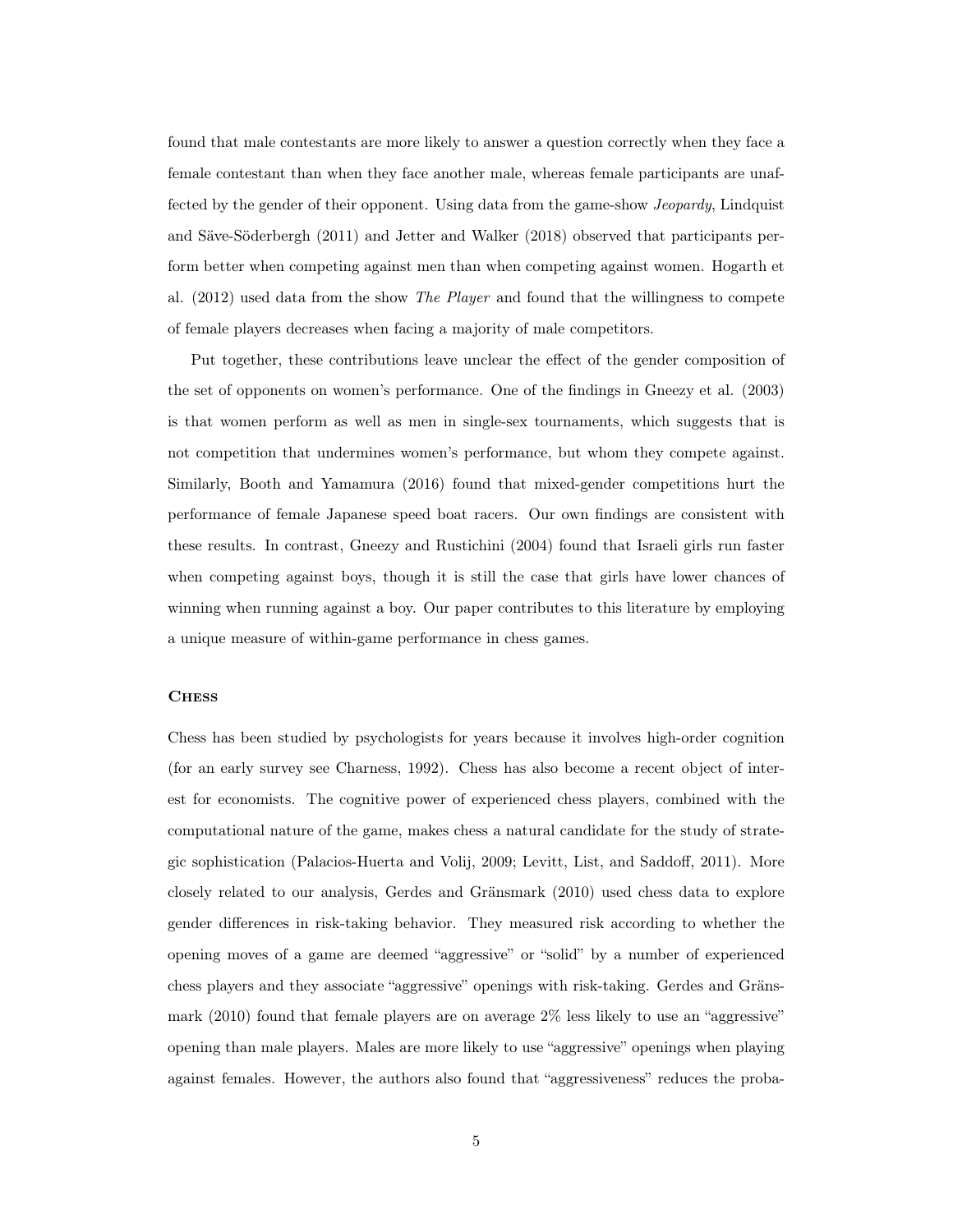bility of winning regardless of the gender of the opponent. This finding ultimately falls short of explaining the gender performance gap in chess.

Gränsmark (2012) explored gender differences in time preferences. Again using survey data on chess players, he found that males play shorter games on average and that they are willing to pay a higher price to end the game sooner by arranging a draw. Hence, Gränsmark (2012) concluded that males are more impatient than women. We return to the issue of game length in Section 6.

Three papers have specifically explored the response of female chess players to the gender of the opponent. Using online games played in a lab, Maas, D'ettole, and Cadinu (2008) found no gender differences in outcomes when the sex of the opponent remains unknown. Compared to that benchmark, women perform more poorly when they know they are playing against a male opponent. When they falsely believe to be playing against a woman, gender differences disappear again. The authors used data from rapid chess games (15 minutes maximum play time) and did not attempt to adjust for relative skills of the participants. Using short games (30 minutes maximum) played by elementary, middle, and high school students, Rothgerber and Wolsiefer (2014) found that females underperform when playing against a male opponent even after adjusting for the relative skills of the participants using Elo ratings, the standard system for measuring chess players' skills (discussed in detail below). The closest paper to ours is a working paper by de Sousa and Hollard (2021) who also looked at the effect of inter-gender competition using data from chess tournaments. They found that women underperform against men, even after adjusting for relative skills via the Elo ratings. They also studied whether the effect diminishes with experience (only very slightly) and with the Gender Gap Index of the player's home country (not at all).

We present results that are consistent with the main findings of these papers about the effect of gender on competitive outcomes. However, our main contribution is in our use of a unique measure of within-game quality of play to analyze the behavioral changes induced by the gender composition of games which lead to the gender effect on outcomes. This allows us to disentangle whether it is changes in the behavior of male or female players (or both) that lead to the observed gender effect on outcomes, and allows us to offer new insights on the nature of such an effect.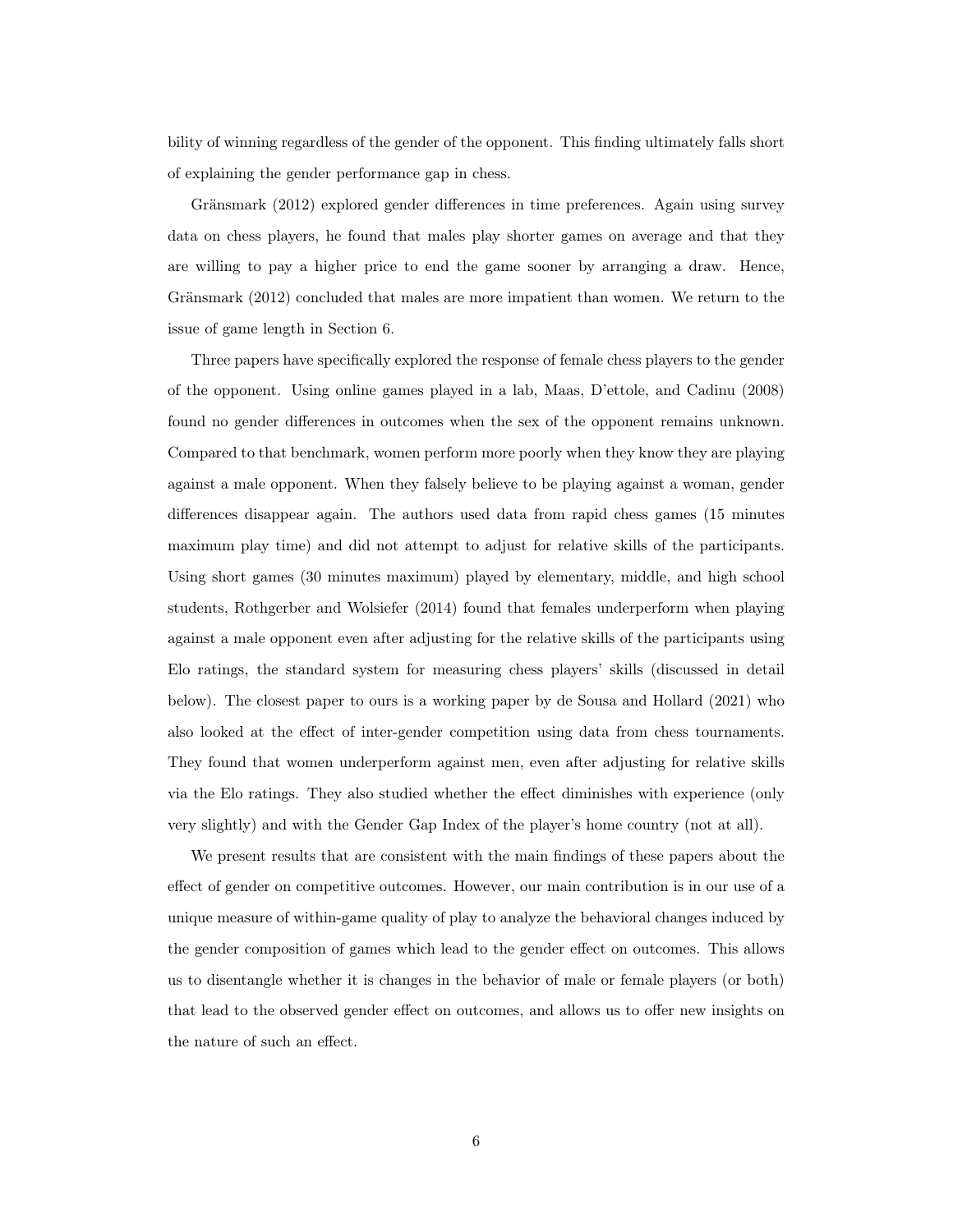## 3 DATA

Chess players are rigorous data collectors who systematically codify information on games played in tournaments and share it in publicly available archives. They collect a great deal of game information: date of the game, event at which it was played, all moves made, the color (white or black) each player plays with, the players involved, the outcome, the FIDE<sup>2</sup> registration number of each player, which allows us to link the game data to information on their gender, age and affiliated national federation, and the Elo rating of each player at the start of each game. Game data are generally stored in Portable Game Notation (PGN) files which can be read by chess programs allowing players to review how a particular game unfolded.

We take our data from the weekly publication "The Week in Chess" (TWIC). Every Monday, TWIC publishes game data from the largest and most notable tournaments from around the world. We use the PGN files published by TWIC for 2012 and the first six months of 2013 giving us information from 79,242 games played by 14,056 players from 154 national federations.<sup>3</sup> We appeal occasionally to this sample when discuss general characteristics of chess.

Our data set is constructed by randomly selecting a player from each game (white or black). The selected player is our unit of observation, i or the "player", and we denote the other person as the "opponent". Arranging the data in this way means we construct a panel of player i over games  $g = 1, \ldots, G$ . We can thus control for player i fixed effects to study the effect of within  $i$  variation in game conditions, including the gender of  $i$ 's opponent, on i's performance.

We restrict our sample in a number of ways. Following Gränsmark (2012) and Gerdes and Gränsmark (2013), we focus on experienced chess players and drop those games in which player i has an Elo rating lower than 2000 (we keep games in which the opponent has an Elo lower than 2000, though all our results are robust to their exclusion). We also drop games which lasted fewer than 15 moves as we need games at least that long to compute our quality of play variable (details below). We also exclude players who play only one

<sup>2</sup> FIDE stands for the Fédération Internationale des Échecs or World Chess Federation, which is the international governing body of chess.

<sup>&</sup>lt;sup>3</sup> These were the TWIC data available when we started working on this paper.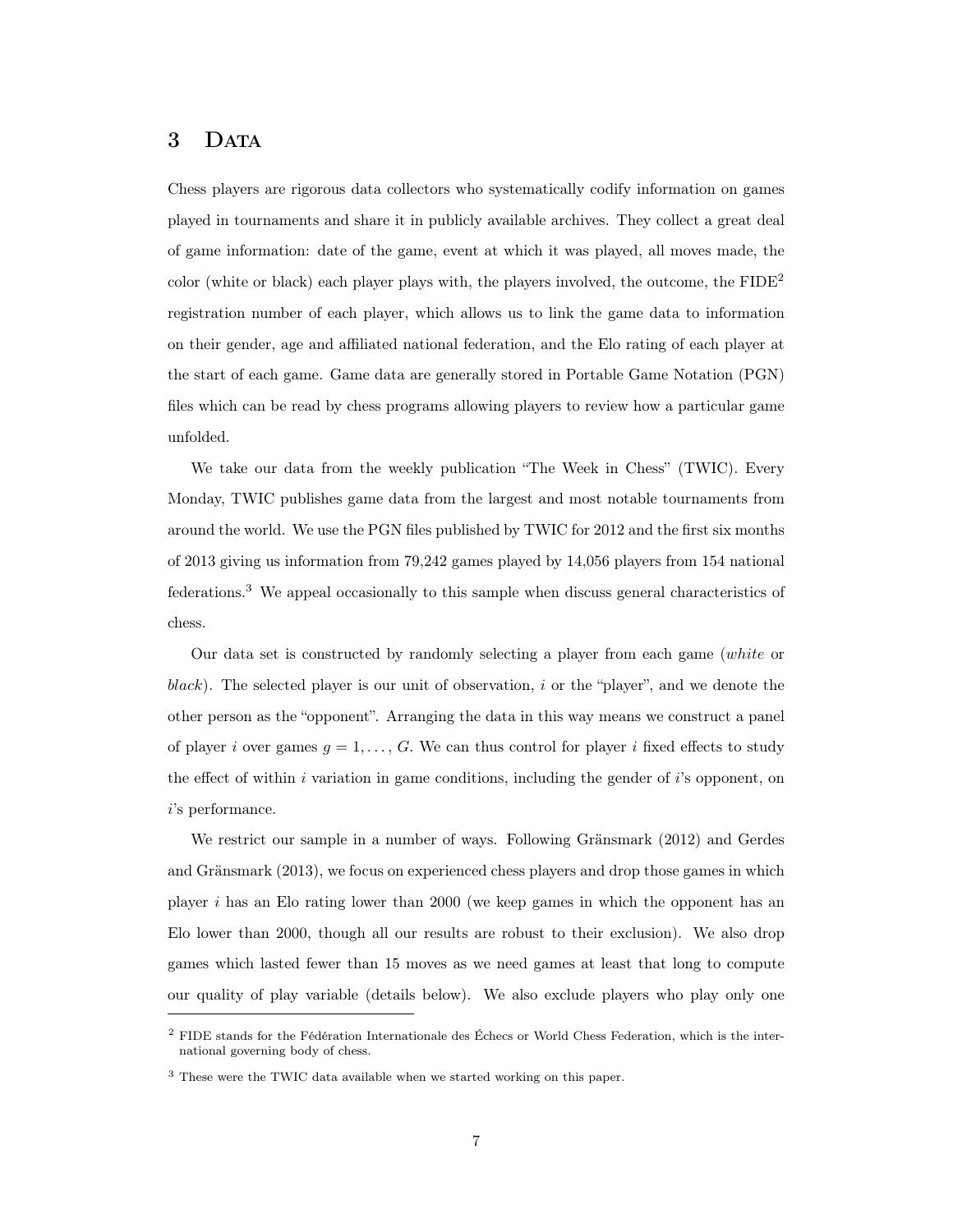game in our sample. Our full sample is therefore comprised of 58,427 games played by 7,958 players. However, as our identification relies on within player  $i$  variation in the gender of the opponent, we exclude those players who only play against one gender in our sample (all male or all female opponents). The sample we are left with includes 28,799 games played by 2,504 players. This is the sample we use in the following analysis. We present descriptive statistics for male and female players, and tests of differences between them, in Table 1.

|                              | (1)            | $\left( 2\right)$ | $\left( 3\right)$ |
|------------------------------|----------------|-------------------|-------------------|
|                              | Female players | Male players      | Difference        |
| Earned points $(P_{ij})$     | 0.51           | 0.56              | 0.05              |
|                              | (0.42)         | (0.40)            | [0.01]            |
| Expected points $(P_{ii}^*)$ | 0.51           | 0.56              | 0.05              |
|                              | (0.21)         | (0.21)            | [0.00]            |
| Player's Elo                 | 2293.46        | 2407.57           | 114.12            |
|                              | (140.28)       | (173.95)          | [2.48]            |
| Female opponent's Elo        | 2274.77        | 2221.38           | $-53.39$          |
|                              | (174.82)       | (185.24)          | [4.49]            |
| Male opponent's Elo          | 2302.21        | 2369.36           | 67.15             |
|                              | (201.58)       | (207.35)          | [4.64]            |
| Opponent is male             | 0.39           | 0.87              | 0.49              |
|                              | (0.49)         | (0.33)            | [0.01]            |
| Players's age                | 25.21          | 31.34             | 6.13              |
|                              | (8.55)         | (14.09)           | [0.19]            |
| Opponents's age              | 27.75          | 30.57             | 2.83              |
|                              | (12.14)        | (14.04)           | [0.20]            |
| Player's $\overline{error}$  | 17.29          | 15.70             | $-1.59$           |
|                              | (21.38)        | (20.59)           | [0.31]            |
| Opponent's <b>error</b>      | 17.81          | 17.31             | $-0.50$           |
|                              | (23.62)        | (23.09)           | [0.34]            |
| Unique players               | 455            | 2,049             |                   |
| Games                        | 5,702          | 23,097            |                   |

Table 1: Descriptive statistics

Notes: This table shows the means and standard deviations (in parentheses) of the variables we use for female and male players in our sample. The last column shows the difference in these means and the standard error of those differences.

Column (1) presents the means and standard deviations (in parentheses) for female players and column (2) for males. Column (3) is the difference between those means and the standard error (in square brackets) of that difference. Female players earn an average of 0.51 points per game (the standard point system assigns 1 point for a win, 0.5 for a draw and 0 for a loss) and male players earn 0.56. Note that the expected points for players in our sample exceeds 0.5 as we condition our sample to include players with Elo ratings of at least 2000, while opponents may have an Elo rating below 2000.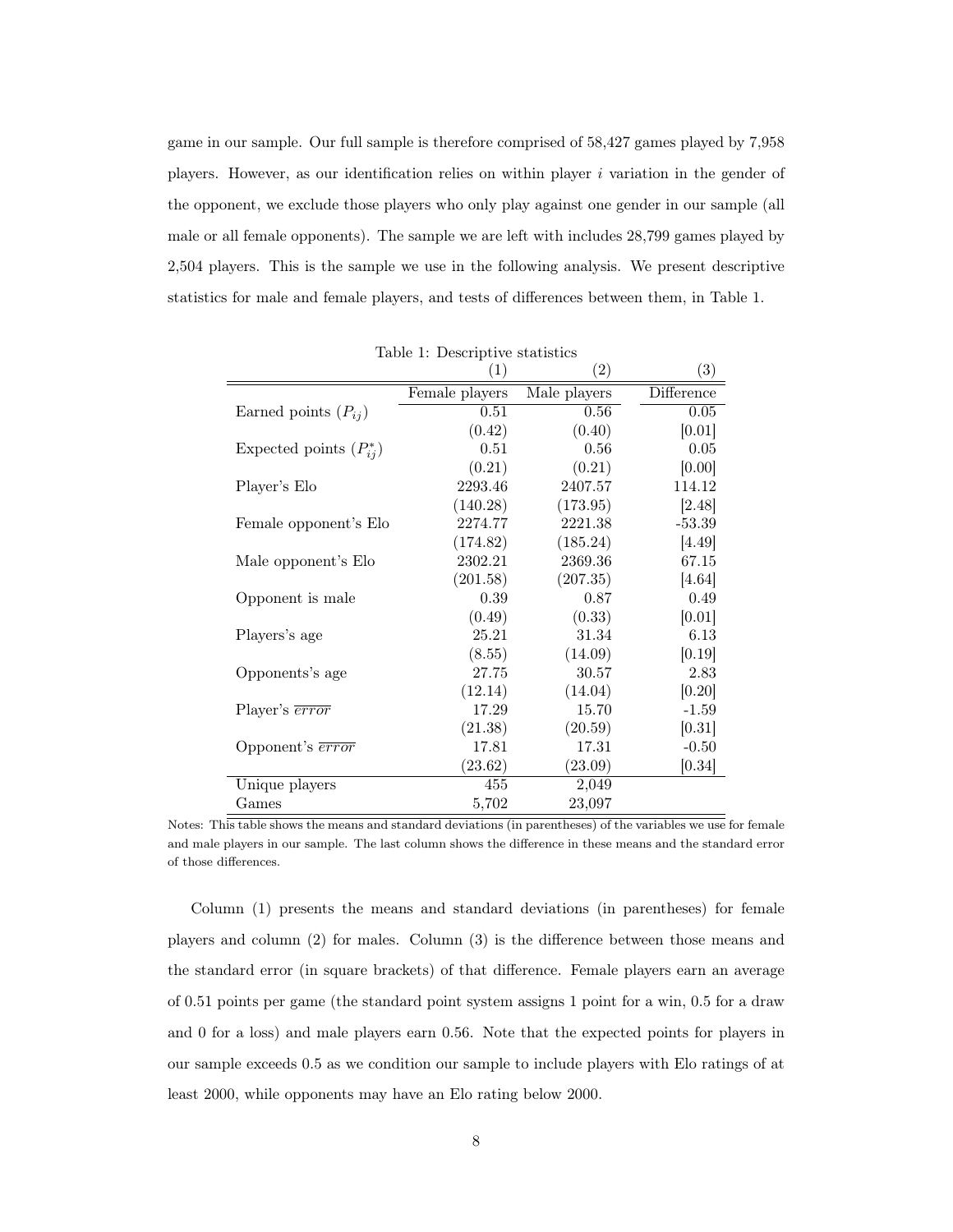Elo ratings (Elo, 1978) are a measure of how well a player can play chess based on the outcomes of previous games and the Elo ratings of the opponents in those games.<sup>4</sup> The ratings are used to determine eligibility for some tournaments and to seed players ensuring players of more similar skill levels face each other. The ratings are also used to estimate the expected outcome of a game. That expectation is in turn used to update the Elo ratings based on whether a player over- or underperformed the expectation. Player  $i$  playing a game against opponent j and earns  $P_{ij} = 1$  points for a win,  $P_{ij} = 0.5$  for a draw and  $P_{ij} = 0$  for a loss. Elo ratings are used to form this expectation about the points that player i will earn in a game against opponent  $i$  according to the function

$$
P_{ij}^* = \frac{10^{\frac{Elo_i}{400}}}{10^{\frac{Elo_i}{400}} + 10^{\frac{Elo_j}{400}}} = \frac{1}{1 + 10^{\frac{(Elo_j - Elo_i)}{400}}}.
$$
\n(1)

Equation (1) is called the "Elo curve".<sup>5</sup> At the end of a game, or more commonly at the end of an event or tournament, Elo ratings are updated according to  $K(P_{ij} - P_{ij}^*)$ , where K is an adjustment parameter.<sup>6</sup> A win will always increase a player's Elo rating and a loss will always decrease it, though the size, and in the case of draws the direction<sup>7</sup>, of the change will depend on  $P_{ij}^*$ .

In Figure 1 we plot the points earned,  $P_{ij}$  (in grey) and points expected  $P_{ij}^*$  (in black) by player i over the player-opponent Elo differential,  $(Elo_j - Elo_i)$ .

<sup>4</sup> Several other sports such as Go, tennis, Scrabble and eSports also use Elo-like systems to rate and rank competitors.

<sup>&</sup>lt;sup>5</sup> As a curiosity, this function can be derived using the approach in McFadden (1974, 1984) by assuming that the player with the highest performance wins but performance is noisy and of the form  $Elo_{ig} + \theta_{ig}$ , where  $\theta_{iq}$  is a random *iid* shock following an extreme value distribution.

<sup>&</sup>lt;sup>6</sup> Following the FIDE rules applying to our sample,  $K = 15$  if the player has a rating lower than 2400 and  $K = 10$  once a player achieves a rating of 2400, even if her rating falls back below that threshold. By FIDE rules,  $K = 25$  if a player has played fewer than 30 games. Given the skill of the players in our sample, we assume all players have played more than 30 games in their career. A player's initial rating is obtained after the player plays a number of games against rated opponents; details on the procedure can be found in Section 8.2 of the FIDE Handbook. Some players may do this very early in their careers and thus have a relatively low initial Elo rating though the initial rating must be at least 1000 to count (it can decrease from there). In 1979 Garry Kasparov entered the Banja Luka GM event as an unrated player. His first official FIDE Elo rating was obtained at the end of that tournament, which he won. It was 2595, which would put him among the top 5% of players in our sample.

<sup>&</sup>lt;sup>7</sup> The effect of a draw is positive if  $Elo_i < Elo_j$ , negative if  $Elo_i > Elo_j$  and neutral if  $Elo_i = Elo_j$ .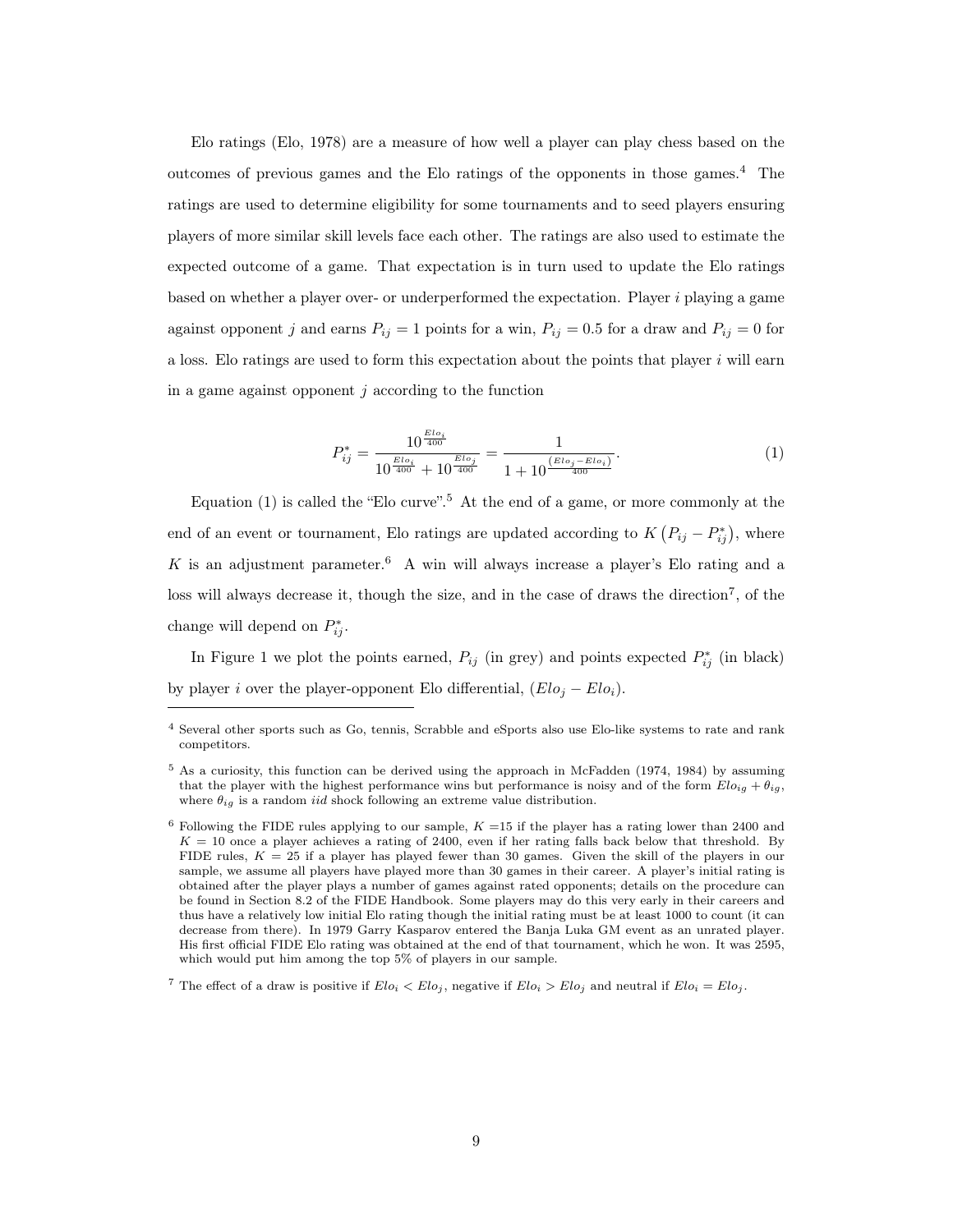

Figure 1: Expected points from the Elo curve and actual points won

Notes: This figure plots mean points earned and mean expected points over the Elo differential divided into 1,000 percentile groups.

The Elo curve does a rather impressive job of predicting the outcomes of games based only on the Elo ratings of the player and the opponent. It produces expectations of the outcomes of games that are, on average, correct.<sup>8</sup> The overall mean of  $P_{ij} - P_{ij}^*$  is 0.000.<sup>9</sup>

The Elo rating is used in most economics and psychology studies using chess data and is often cited as a major advantage of using such data as it arguably allows researchers to control for the relative skills of competitors. In fact, the difference in average points won by men and by women in Table 1 can be explained by the differences in their Elo ratings. Female players in our sample face a smaller average Elo advantage (about 8 Elo points) over opponents relative to male players, who have an average Elo advantage of about 50 points. However, what exactly the Elo is measuring is somewhat opaque. Though it correlates strongly with one's ability to play chess, it is not a direct measure of skill. And though it does an impressive job of predicting the outcomes of games, it is not a measure of how well

<sup>8</sup> The Elo curve can only be meaningfully calculated using Elo ratings from players who play populations which either inter-play or have the same skills distribution (or both). This is because Elo ratings are a function of against whom one has played, how one has performed in the past, against whom one's opponents have played, how they have performed in their past and so on. As such, it is possible for the Elo curve based on the Elo ratings of a player and opponents from separate populations, who do not inter-play, to provide very poor predictions of the outcome of the game. In short, the Elo curve is not a universally good predictor of outcomes. We cannot randomly select two players from the universe of chess players and assume that their Elo ratings can be meaningfully compared in the Elo curve. The two players must be "local" to each other; either drawn from the same population or from populations from different ability distributions which inter-play. The population we study is just such a "local" population: contemporary, highly skilled players playing at the largest international tournaments.

<sup>&</sup>lt;sup>9</sup> A t-test of  $P_{ig} - P_{ig}^* = 0$  yields a p-value=0.87. A test of  $P_{ig} - P_{ig}^* = 0$  conditional on  $Elo_j - Elo_i > 0$ gives a p-value of 0.63 and of  $P_{ig} - P_{ig}^* = 0$  conditional on  $Elo_j - Elo_i < 0$  a p-value of 0.81.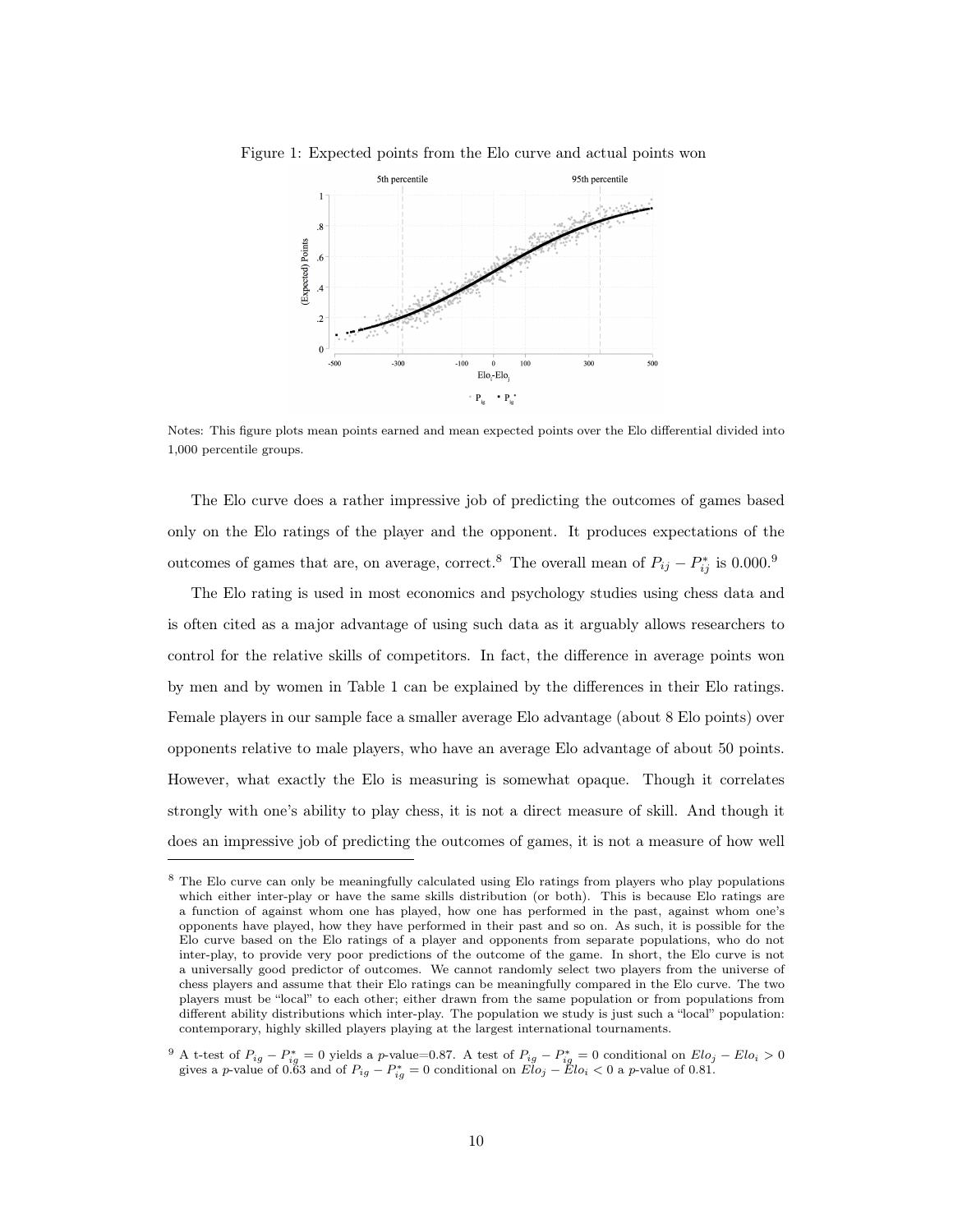a particular game is played.

Returning to Table 1, the degree to which chess is male dominated is also apparent; 81.8% of the players in our sample being male. Note also that female players are more likely than male players to face a female opponent, an important point to which we will return to in Section 5. Women are younger than men on average and face younger opponents. On average, women also make larger errors within games. We next discuss the construction of this error variable.

## THE QUALITY OF PLAY MEASURE

In competitive activities, rating systems are generally accepted as a way to assess the relative skill levels of the participants. While there are numerous approaches to rating competitors (Elo ratings being just one example), these systems are based on the realized outcomes of past competitions.<sup>10</sup> Elo is a good measure of a player's expected performance but not a measure of performance in a particular game. This distinction is important because we want to study if and how the gender composition of a game affects the behavior of participants in that game.

We are not the first to study the effect of gender on the within-game decisions of chess players. Others (e.g. Gerdes and Gränsmark, 2010) have sought to study the relationship between gender and strategic choices focusing on the variation in the "aggressiveness" of play, as defined by experienced players. However, measuring within-game play quality differs conceptually from studying subjectively judged strategic decisions. Chess is ultimately a computational problem, which is precisely why computers excel at it.<sup>11</sup> The game of chess is theoretically solvable (Schwable and Walker, 1999).<sup>12</sup> That is, there is an optimal move for any given board position which can be calculated via backward induction. We can therefore construct a counter-factual: What would have been the optimal move given the board position at a given point in the game? Any deviation from that move, be it deemed

<sup>10</sup> For a comprehensive overview of such ratings in chess see Glickman (1995).

<sup>11</sup> As John von Neumann once noted "Chess is not a game. Chess is a well defined form of computation." (Bronowski, 1973).

<sup>12</sup> While the chess game is in principle solvable, it has never been solved. According to Shannon (1950) a typical game of 40 moves involves  $10^{120}$  variations to be calculated from the first move. A computer calculating at the "rate of one variation per micro-second would require over 10<sup>90</sup> years to calculate the first move!"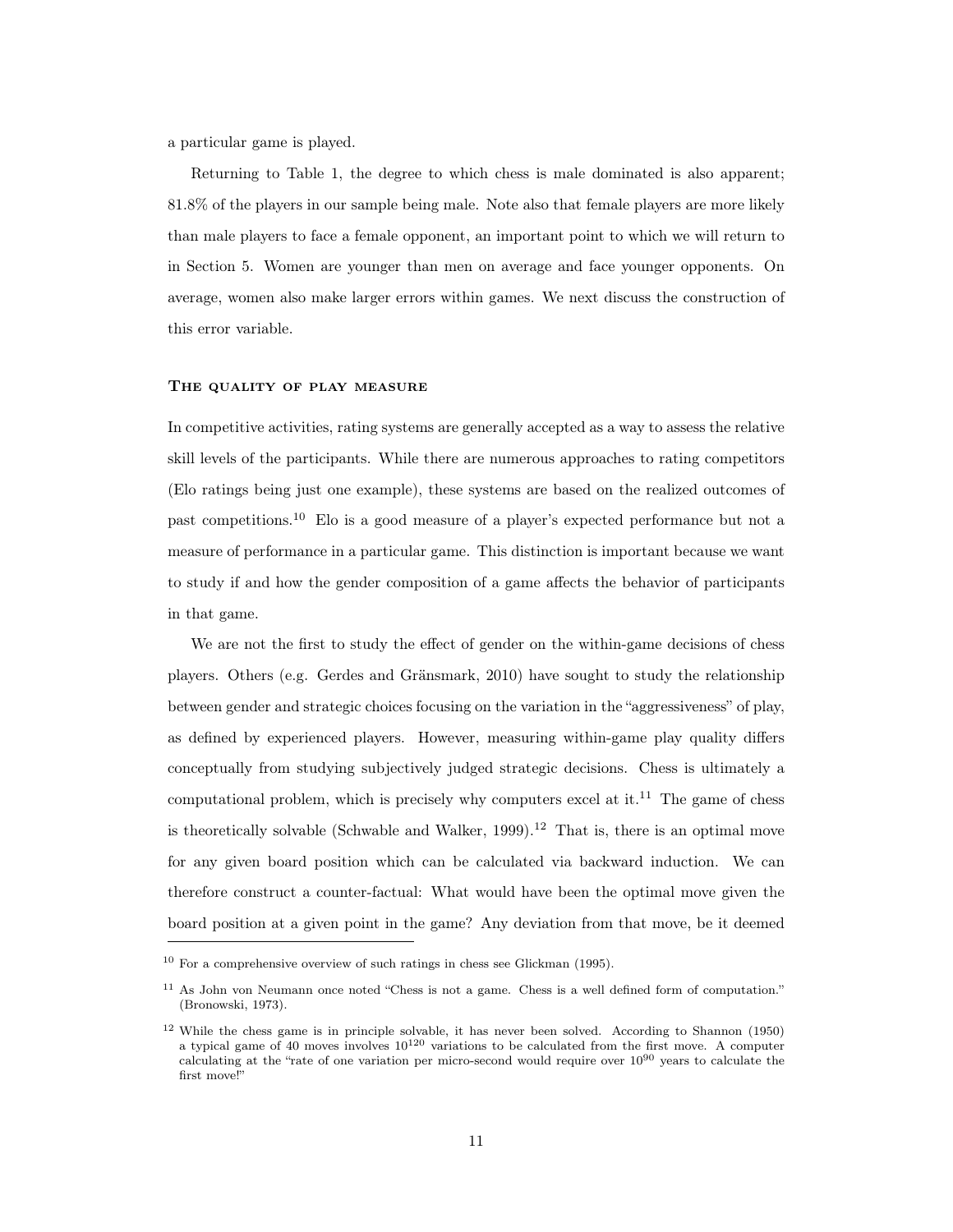"aggressive" or otherwise by a human player, is suboptimal to some degree. Therefore, we depart from the literature that has considered more subjective, interpretive concepts such as "style of play" or "aggressive/solid move" (how a game is played) and instead consider the quality of play (how well a game is played).

To do so, we use the method developed by Guid and Bratko (2006, 2011) which allows us to assess the quality of the move played by each player for a given board position. The basis for this assessment is the difference between the move played by the human player and the "optimal" move as chosen by a powerful chess program.<sup>13</sup> For the current paper we use the powerful Houdini 1.5a x64 program which has a maximum Elo rating of 3126, several hundred points above even the very best human players in history.<sup>14</sup> The Elo curve suggests this program would defeat the average player in our sample every time they played. Following Guid and Bratko (2006, 2011), we base our quality of play variable on the analysis of moves  $n = 15, \ldots, 30$ , in each game g with total length  $N \ge 15$  moves. We consider this subset of moves for two reasons. First, to limit the substantial computational burden of calculating so many moves (about 1.5 million in our full sample). Second, because we want to focus on the middle game, which is least likely to follow an established plan as experienced players, like those in our sample, tend to study the opening moves of their opponents and practice endgames in advance. We then calculate a maximum of 32 optimal moves (technically they are called plies, so 16 plies for the player and 16 plies for the opponent). For each of these moves, the chess program determines its preferred move given the position on the board with a search depth of 15 moves.<sup>15</sup> The chess engine effectively evaluates a decision tree that extends 15 moves forward from the move in question, evaluating the best move of both the player and the opponent at each node; this process encapsulates billions of possible board positions. It is important to note that the move preferred by the chess engine using this method is optimal regardless of the quality of the opponent, as already suggested by the fact that chess engines do not adjust for the quality of their human opponents but remain

<sup>&</sup>lt;sup>13</sup> We put "optimal" in quotes because the move determined by the powerful chess engine may not be the truly optimal move for a given board position since chess has not been solved yet.

<sup>14</sup> Computer Chess Rating Lists (2022).

<sup>&</sup>lt;sup>15</sup> While greater search depth is feasible, it rapidly increases the computational burden. In average, increasing search depth by one move doubles the computing time required.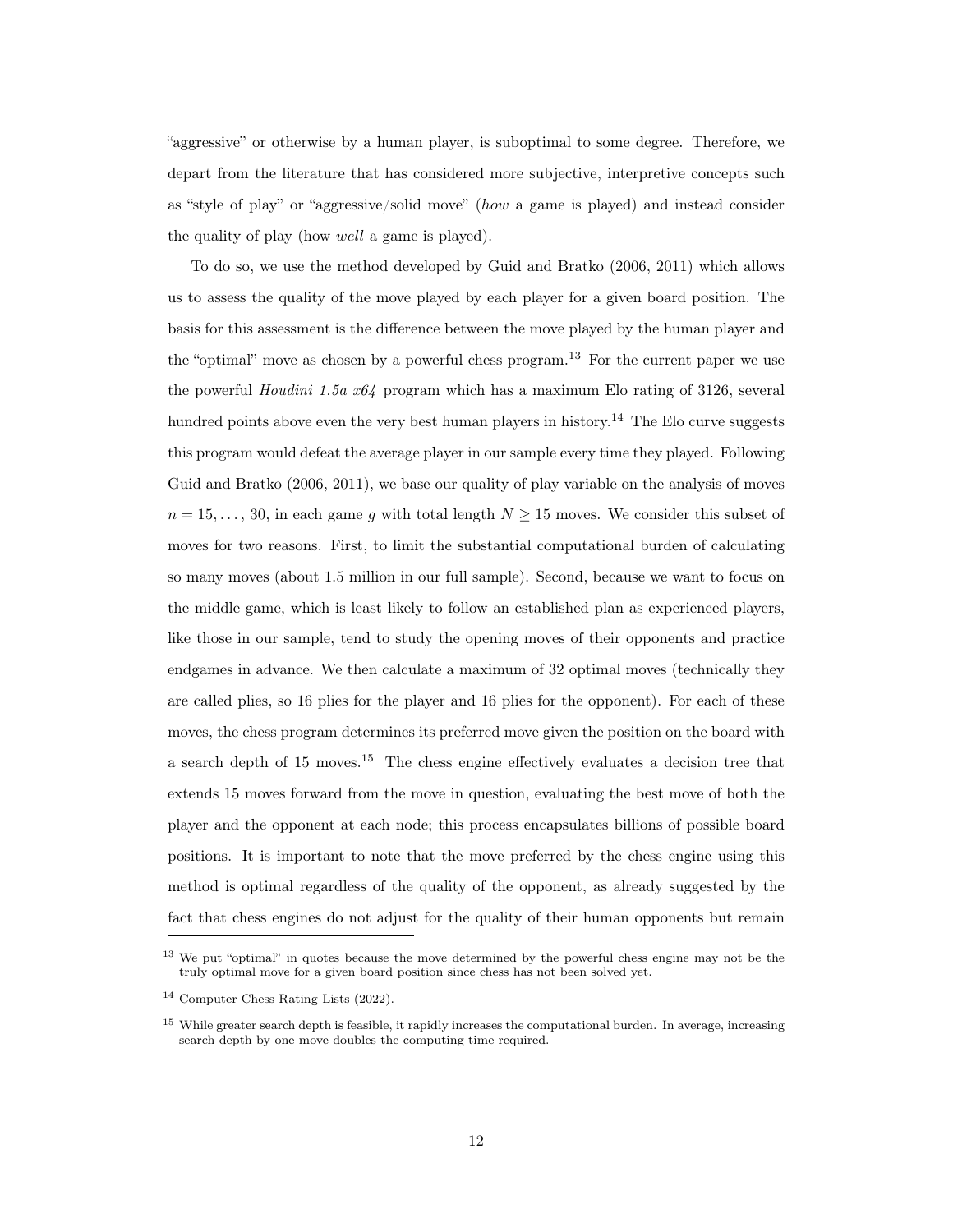vastly superior to them.<sup>16</sup>

We measure a player's relative advantage at a point in the game using the widely accepted unit of measurement called centipawn. A centipawn is equal to  $1/100$  of a pawn.<sup>17</sup> A player in a given position with a score of 100 centipawns is seen as having an advantage equivalent to having an extra pawn on the board. Our chess engine considers not only the pieces on the board, but also the position of those pieces when calculating a player's relative (dis)advantage in terms of centipawns.

The quality of each move is measured by the difference between the centipawn advantage given the  $n^{th}$  move made by the chess engine,  $C_{computer}^{n}$ , and the centipawn advantage given the  $n^{th}$  move actually made by the player,  $C_{player}^{n}$ , with larger differences indicating a larger error made by the player, i.e. a more poorly played move. We measure the quality of play for each player in each game, as the mean error committed by player i defined as

$$
\overline{error_{ig}} = \frac{\sum_{n=15}^{\tilde{n}} \left( C_{computer}^{n} - C_{player}^{n} \right)}{\tilde{n}}, \qquad (2)
$$

where  $(C_{computer}^n - C_{player}^n) \ge 0$  and  $\tilde{n} = min\{30, N\}$  as some games end in fewer than 30 moves.<sup>18</sup> We also calculate the mean error of the opponent,  $\overline{error_{ig}^o}$ . Note that larger values of  $\overline{error_{iq}}$  indicate a more poorly played game. This is a direct measure of the performance of a player or their opponent within a particular game.

Guid and Bratko (2011) considered dozens of games played by world champions, finding a mean error of about 5. We consider tens of thousands of games and find a mean error of 16.5 (17.3 for opponents) in the full sample. As can be seen in Table 1, women commit larger mean errors, as might be expected given their lower average Elo ratings. There is

 $17$  For a given board configuration and a given chess engine configuration, the score in centipawns x can be interpreted as follows:

| $\boldsymbol{x}$     |               | Translates as                   |
|----------------------|---------------|---------------------------------|
| $x < -200$           | $\Rightarrow$ | $Black$ is winning              |
| $-200 \le x \le -50$ | $\Rightarrow$ | Black is clearly better         |
| $-50 \le x \le -20$  | $\Rightarrow$ | <i>Black</i> is slightly better |
| $-20 \le x < 20$     | $\Rightarrow$ | Approximately equal             |
| $20 \le x \le 50$    | $\Rightarrow$ | White is slightly better        |
| $50 \le x \le 200$   | $\Rightarrow$ | White is clearly better         |
| 200 < x              | $\Rightarrow$ | White is winning                |

<sup>18</sup> About 17% of our games end in fewer than 30, but more than 15, moves. Only 8% end in between 15 and 25 moves and only 2% in between 15 and 20 moves.

<sup>&</sup>lt;sup>16</sup> The last known game a human player won against a major chess engine was the Ponomariov vs Fritz game on November 21, 2005.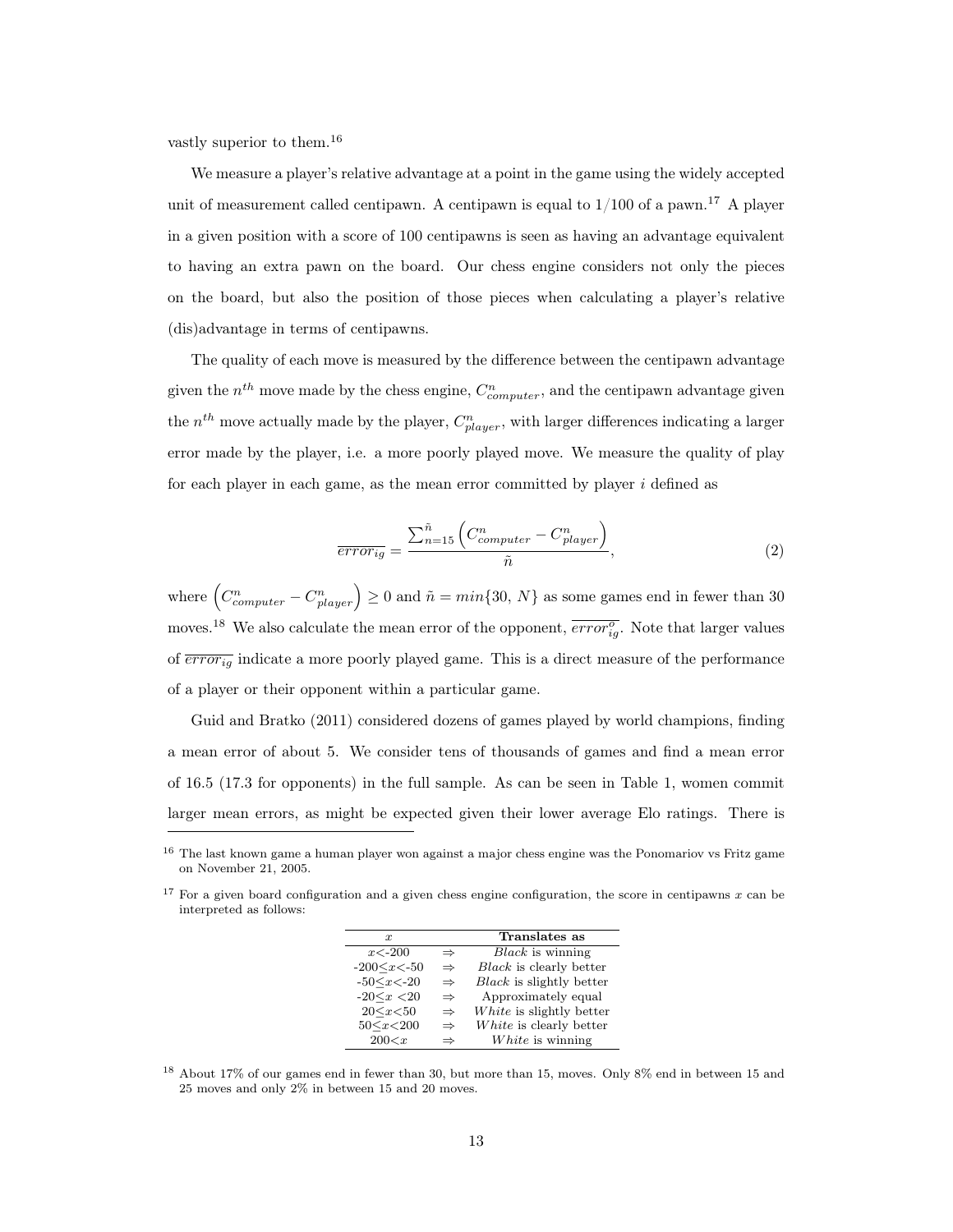a statistically significant negative correlation between a player's Elo and the mean error  $(\rho = -0.18, p-value<0.00)$  suggesting better players make smaller mean errors.

Before using these data to study the effect of gender on the competitive behavior of chess players, we next outline a simple model of competition in chess games guiding the empirical strategy we implement in Section 5 and 6.

## 4 A model of competition in chess

Denote player i's gender by  $h_i = \{f(emale), m(ale)\}\)$ . Let  $s_i$  and  $s_j$  be the skill of player i and opponent  $j$  to play chess, with higher values indicating a more skilled chess player. By skill we mean the knowledge of the game and the cognitive power of a player.<sup>19</sup>

We define *effort* as the costly mental resources a player commits to a particular game and, for expositional simplicity, we assume this depends only on the gender composition of the game. Let  $e_{h_i h_j} \geq 0$  be the effort exerted by player i in the game against opponent j. We assume  $e_{ff} = e_{mm}$ .

The *performance* of player i in the game against j is how well i plays that game and is given by

$$
F_i(s_i; e_{h_i h_j}) = s_i + e_{h_i h_j}.
$$
\n(3)

The relative performances of the player and the opponent determine  $P_{ij}$ , the *outcome* of the game for player i in the form of points won by player i. Ignoring that in practice  $P_{ij}$ takes only one of three values, we assume the outcome of a game is given by the Elo curve:

$$
P_{ij} = \frac{1}{1 + 10^{\frac{(F_j - F_i)}{400}}}.\tag{4}
$$

The difference in performance when a female player i faces a female opponent j is then

$$
(F_j|h_i = f) - (F_i|h_j = f) = (s_j + e_{ff}) - (s_i + e_{ff}), \tag{5}
$$

<sup>19</sup> Note that we assume skill is fixed within players. This is of course not true in general as players learn. But because the period our sample spans is short enough (18 months between 2012 and 2013), this assumption is not unreasonable. In our data the mean change in Elo rating from the first time a player appears in our data to their last game in our data is -1.07 with a standard deviation of 24.93. The Elo-change distribution is very similar for men (mean= $-1.16$ , SD= $24.66$ ) and women (mean= $-0.26$ , SD= $27.18$ ).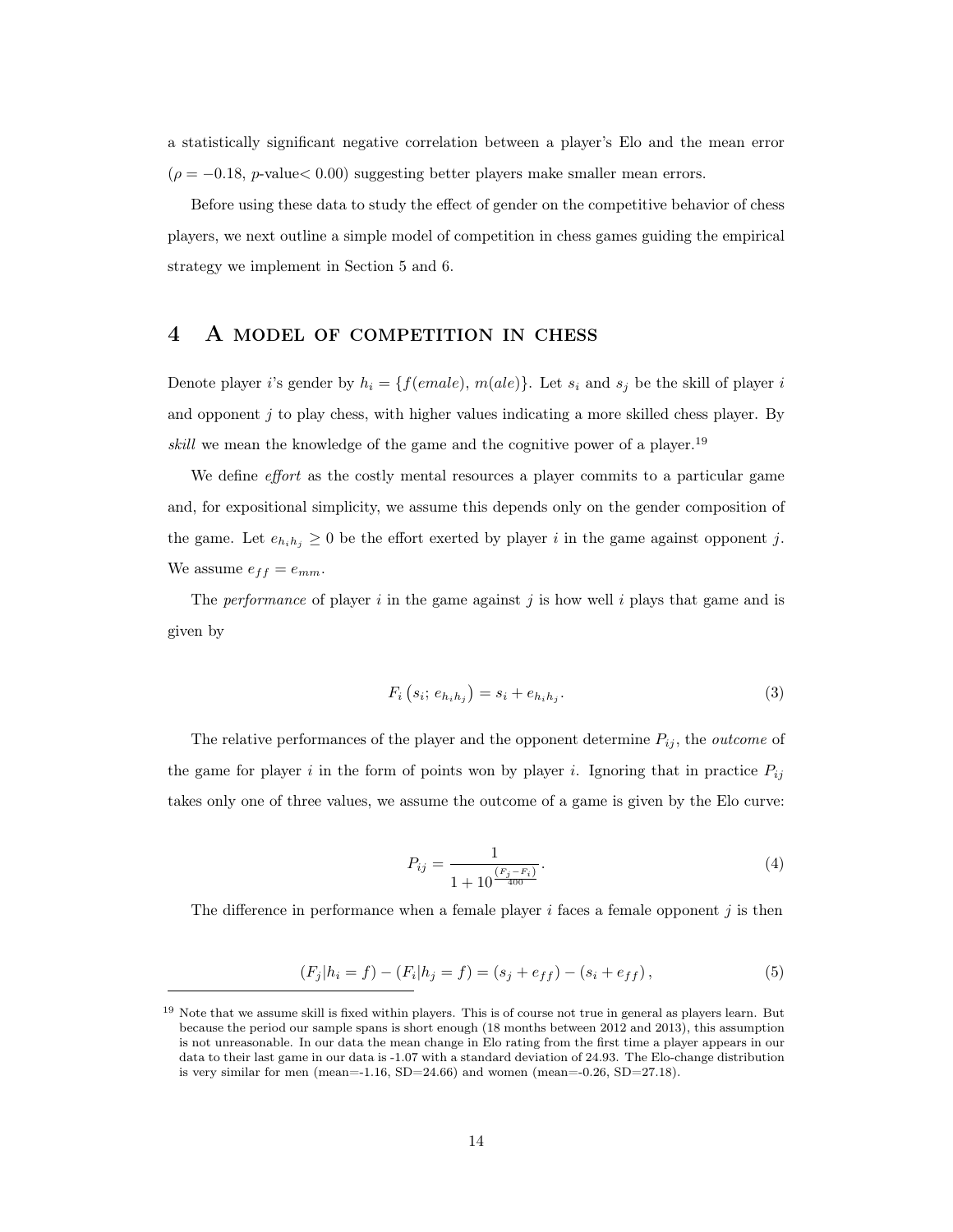which in expectation is 0 as  $E[s_i|h_i = f] = E[s_j|h_j = f]$ , meaning that the expected points won by a female (or male) player in a same-gender game is 0.5.

The points a female player  $i$  earns against a male opponent  $j$  is given by

$$
(F_j|h_i = f) - (F_i|h_j = m) = (s_j + e_{mf}) - (s_i + e_{fm}).
$$
\n(6)

Subtracting  $e_{mm}$  and adding  $e_{ff}$  we get

$$
(F_j|h_i = f) - (F_i|h_j = m) = (s_j - s_i) + (e_{mf} - e_{mm}) + (e_{ff} - e_{fm}).
$$
\n(7)

Taking expectations, the difference in the performance of a female player  $i$  facing a male opponent  $j$  can be expressed as

$$
E\left[(F_j|h_i = f) - (F_i|h_j = m)\right] = (E\left[s_j|h_j = m\right] - E\left[s_i|h_i = f\right]) + (e_{mf} - e_{mm}) + (e_{ff} - e_{fm}).
$$
\n
$$
(8)
$$

We therefore have three potential reasons why we might observe women winning fewer points against male opponents:

- 1.  $E[s_j|h_j=m]-E[s_i|h_i=f]>0$  if men are more skilled than women on average.
- 2.  $e_{mf} e_{mm} > 0$  if men exert more effort in games against women.
- 3.  $e_{ff} e_{fm} > 0$  if women exert less effort in games against men.

That women fare worse against men in chess, i.e.  $E[(F_j | h_i = m) - (F_i | h_j = f)] > 0$ , has been established elsewhere (Maas, D'ettole, and Cadinu, 2008; Rothgerber and Wolsiefer, 2014; de Sousa and Hollard 2021). Our results in Section 5 below support these findings. However, our challenge is to disentangle the three objects in equation (8). The Elo rating would seem an obvious candidate variable with which we might control for s. To the extent Elo ratings control for  $(E[s_j|h_j = m] - E[s_i|h_i = f])$ , it could be argued that it is possible to parse the contributions of skill differentials and of efforts to the gender effect on outcomes. Indeed this is what is done in other papers using chess data though, as noted above, Elo ratings are not a direct measure of skill. Moreover, even if we did observe skill directly, we would not be able to parse the contribution of men's and women's efforts in determining the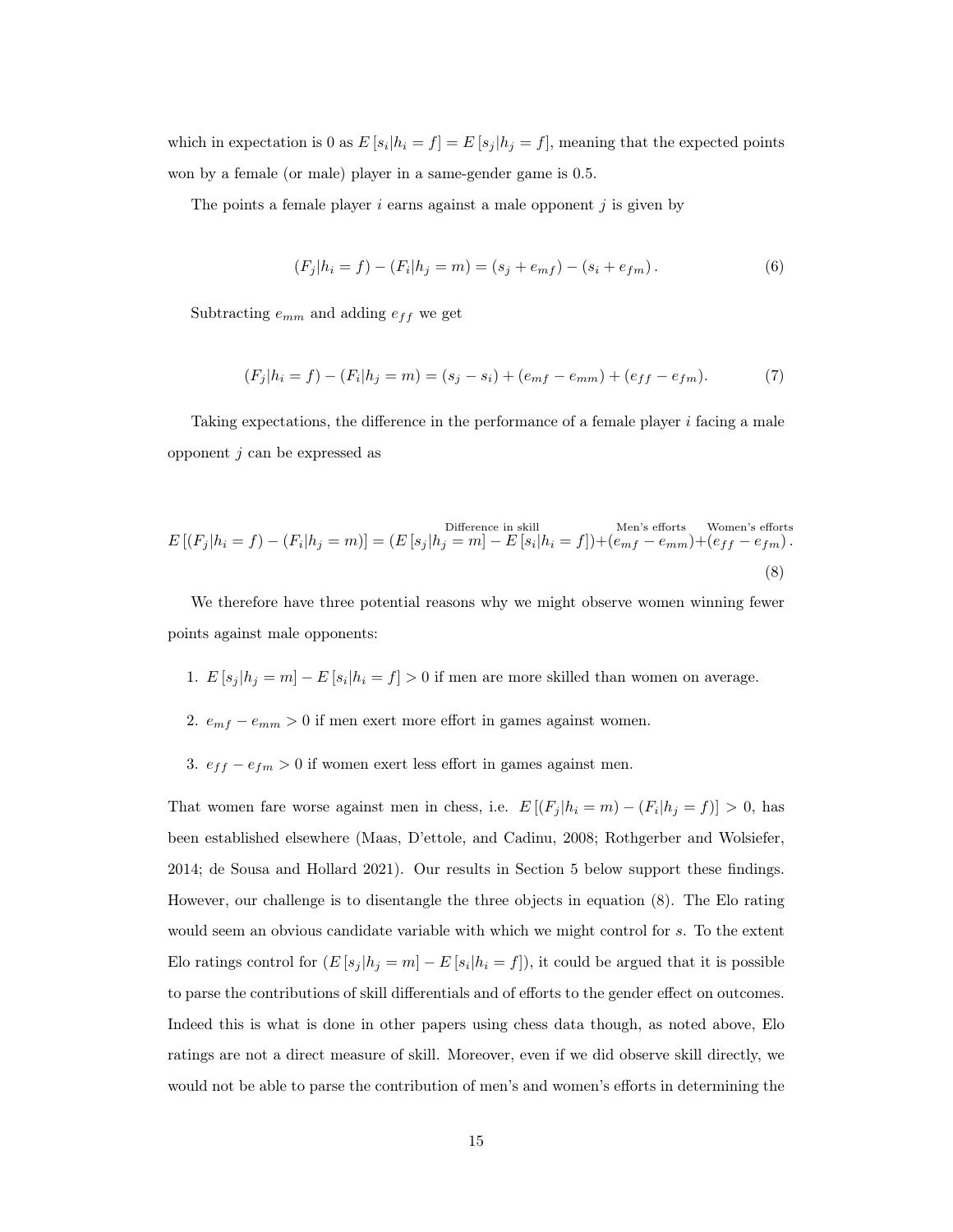outcomes.

Our quality of play measure offers a potential solution to this identification problem as it provides a measure of  $F_i$   $(s_i; e_{h_i h_j})$ . As such, the errors players make are correlated with their skill level, but will also vary from game to game with the effort players exert. Our interest is in how this variation in effort relates to the gender composition of the game. Given the panel structure of our data, we are able to look at within-player variation in the quality of play from game to game. We do this in Section 6. Before that, we look at the conditional randomness of the gender composition of games and at effect of gender on the outcomes of those games.

## 5 The effect of gender on outcomes

#### The conditional randomness of player-opponent pairings

We wish to study the effects of the gender composition of games on the players' performance. We do this first by considering the effect of the opponent's gender on the outcome of a game.<sup>20</sup> As players sometimes play against a man and sometimes play against a woman, the opponent's gender might be conceived of as a "treatment," applied in some games and not in others, the effect of which we want to study. Any claim we make to the identification of the effect of this "treatment" rests on the gender composition of a game being random, i.e. the genders of the player and the opponent being independent of one another. Laboratory experiments like Maas et al. (2008) can explicitly randomize the gender composition of games. Because we study competitions outside a lab or a lab-in-the-field setting we cannot randomly assign the gender composition of games, but we can check whether the assignment is random or at least conditionally so.

In our sample, 18.2% of the opponents are female. As Table 1 shows, the probability that a female player faces a female opponent is 0.61, much higher than the probability that a male player faces a female opponent (0.13). If the gender of the opponent were truly random, we would expect these values to match the proportion of opponents that are female. The fact that they do not match indicates that the assignment of the opponent's gender, and thus the gender composition of the game, is not random. The correlation between the gender of

<sup>20</sup> See Appendix A for more detail on the distribution of outcomes by the gender composition of the game.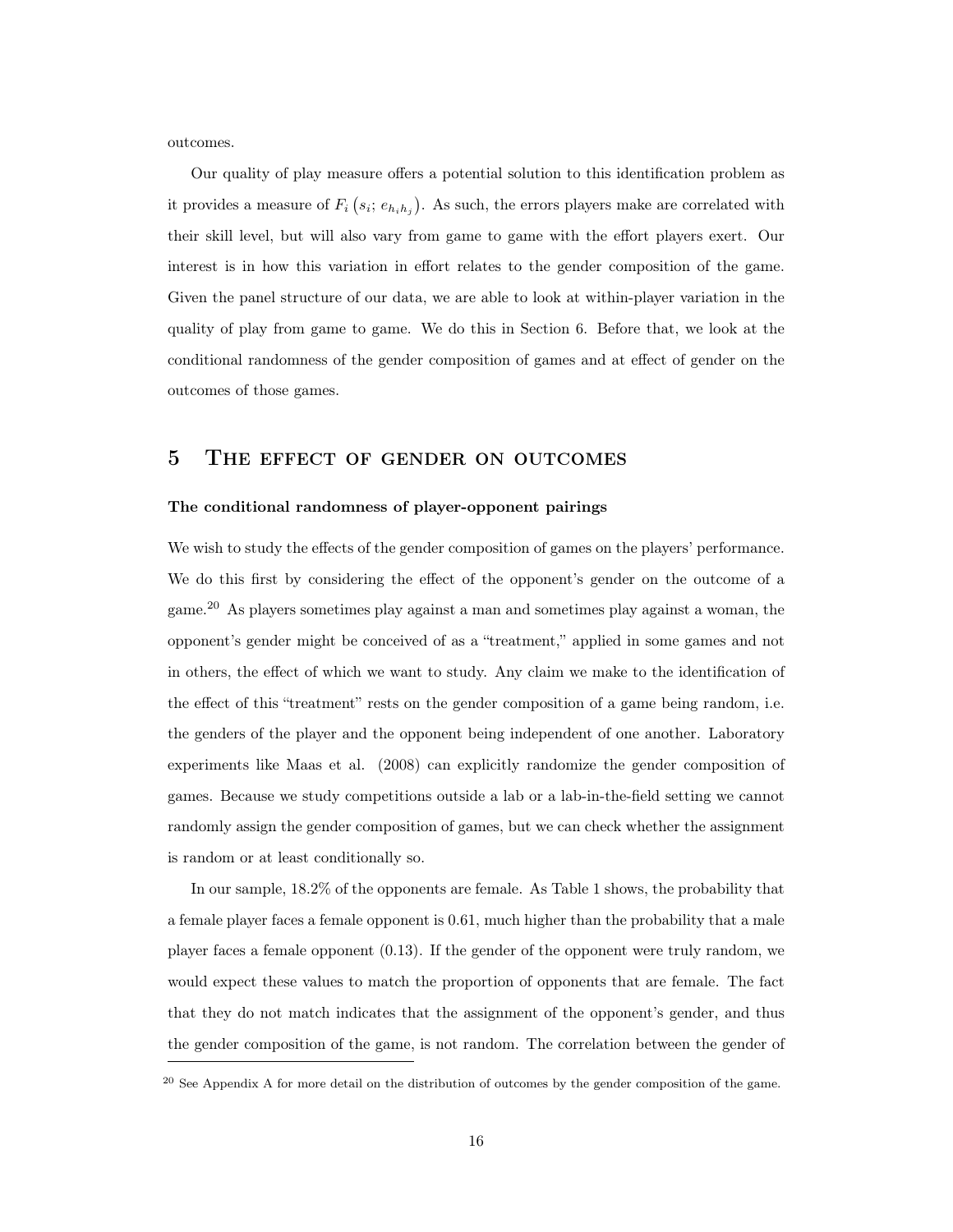the player and that of the opponent is 0.46.

The randomness of the gender composition of games is compromised by how chess events are organized. First, there are women-only events such as the Women's World Chess Championship, and female-only sub-events taking place at larger mixed gender events (there are also events which are all male, though this is by chance as there are no tournaments which exclude women as a matter of policy). Secondly, most games take place at chess events where many players gather. These tournaments are generally played in a "round robin" format, i.e. players play each opponent at an event once.<sup>21</sup> This structure can create a correlation between the genders of the player and the opponent as the majority of these events have some form of seeding or tiered entry based on Elo ratings so that players with similar Elo ratings are more likely to play each other.<sup>22</sup> As a matter of fact, we observe that the correlation between the Elo rating of the player and the opponent in our sample is 0.48. Given the previously discussed difference between the mean Elo rating of men and women, this contributes to the correlation between the genders of players and opponents.

However, a strong random component remains in the pairing of players and opponents because of the "round robin" nature of most events. Under this structure, players have virtually no control over whom they end up playing once they have selected into, and have been seeded in, an event. Given this random component in the assignment of opponents, the genders of the player and the opponent may be conditionally independent after controlling for event characteristics and the Elo rating of the opponent.<sup>23</sup>

To test the conditional independence of the player's and opponent's genders, we regress the opponent's gender (a dummy equal to 1 if the opponent is male) on the player's gender (a dummy equal to one if the player is male) via OLS using pooled data. If the coefficient on the player's gender is not different from zero, it indicates that the genders of the player and the opponent are (conditionally) independent and that the gender composition of games is (conditionally) random. Results are presented in Table 2.

<sup>&</sup>lt;sup>21</sup> As chess tournaments often have a fairly large number of competitors, these "round robin" tournaments are generally of the Swiss-system variety where players play a pre-determined number of rounds, but fewer than a true "round robin" tournament.

<sup>22</sup> In our full sample, the mean difference between a player's Elo and that of the opponent is 1.14.

<sup>&</sup>lt;sup>23</sup> Given three variables x, y and z, the independence of x and y conditional on z requires that the conditional distribution of x given y and z,  $p(x|y, z)$ , does not depend on the value of y, so that  $p(x|y, z) = p(x|z)$ .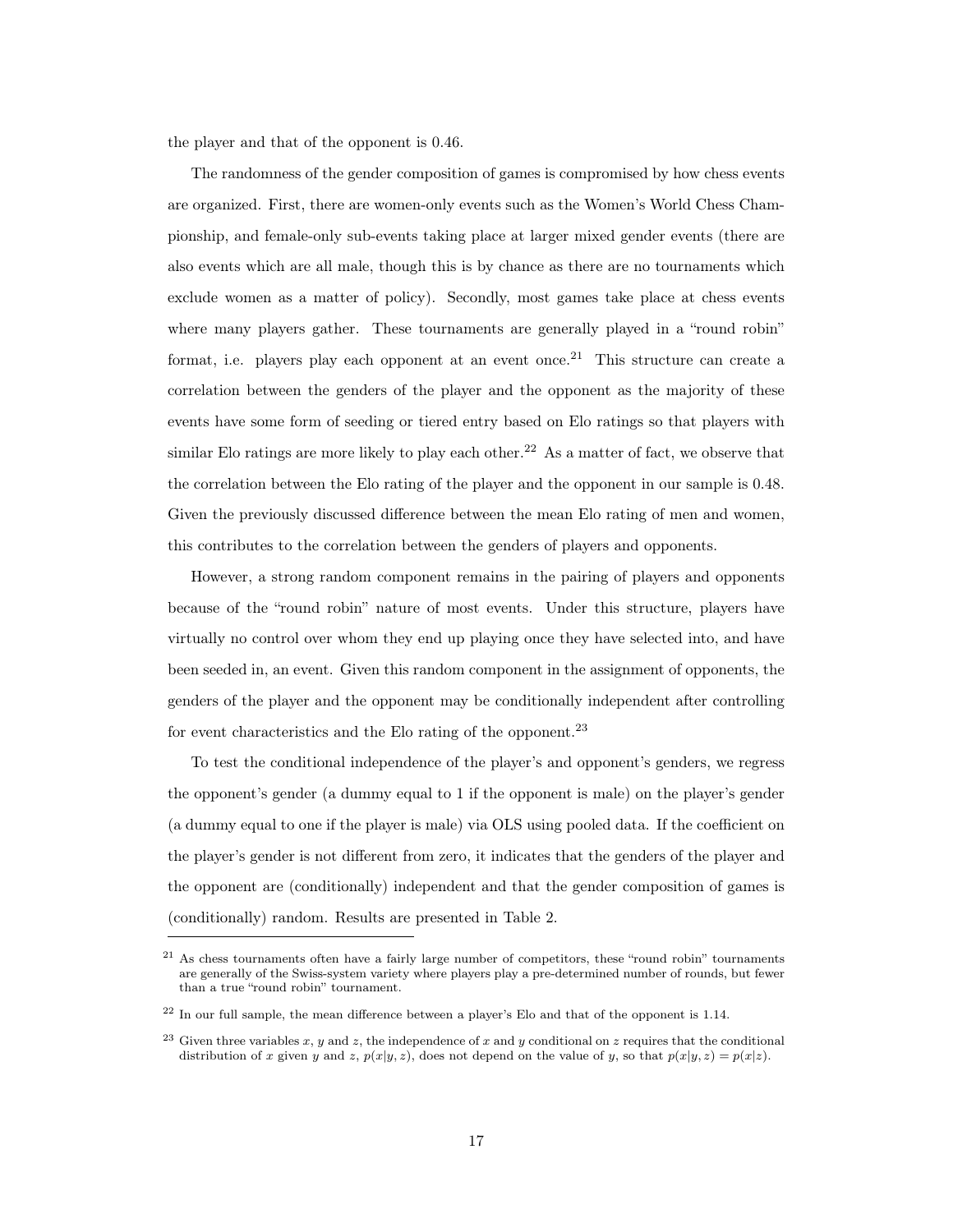|                                                           | $\left(1\right)$ | $\left( 2\right)$ | (3)     |
|-----------------------------------------------------------|------------------|-------------------|---------|
| Player is male                                            | 0.486            | 0.028             | 0.004   |
|                                                           | (0.014)          | (0.025)           | (0.026) |
| Event share male                                          |                  | 0.900             | 0.885   |
|                                                           |                  | (0.026)           | (0.027) |
| $(Elo_i + Elo_j)/2$                                       |                  |                   | 0.000   |
|                                                           |                  |                   | (0.000) |
| Games                                                     | 28,799           | 28,799            | 28,799  |
| $R^2$                                                     | 0.22             | 0.41              | 0.43    |
| $\beta$ <i>male<sub>i</sub></i> , <i>male<sub>i</sub></i> | 0.46             | 0.024             | 0.004   |

Table 2: Is the gender of the opponent conditionally independent of the player's gender?

Notes: The dependent variable is a dummy equal to 1 if the opponent is male. The share of non-i players who are male at the event is added in column (2). In column (3), we add the average Elo of the two players. The estimates are obtained via OLS using pooled data. Standard errors (in brackets) are clustered at the player level.

In column  $(1)$ , the point estimate is 0.49 (95% CI: 0.46 to 0.51) indicating that a male player is 49 percentage points more likely to face a male opponent than a female player. In column  $(2)$ , we control for the share of players other than i at the tournament who are men in order to control for the correlation between genders resulting from the gender composition of events. The coefficient on the player being male falls to 0.028 (95% CI: -0.02 to 0.08) suggesting that the correlation between the genders of players and opponents is driven by the event gender mechanics discussed above. In column  $(3)$ , we add the mean of player i and opponent j's Elo ratings,  $\overline{Elo_{ij}} = ((Elo_i + Elo_j)/2)$ , to account for the seeded entry in many events. The point estimate of the coefficient on the player being male is still effectively zero (95% CI: -0.05 to 0.05). In the last row of Table 2, we show the correlation coefficients, which tell the same story. Namely, that once we condition on the mean Elo rating of the game and the gender composition of the event at which the game is played, there is no evidence of a relationship between the gender of the player and that of the opponent. We take this as evidence that the "treatment" in the form of the opponent's gender is conditionally independent of the player's own gender and that the gender composition of games is conditionally random.

#### The gender effect on outcomes

We next exploit this conditional randomness to estimate the effect of the opponent's gender on a player's outcome. We do this by estimating: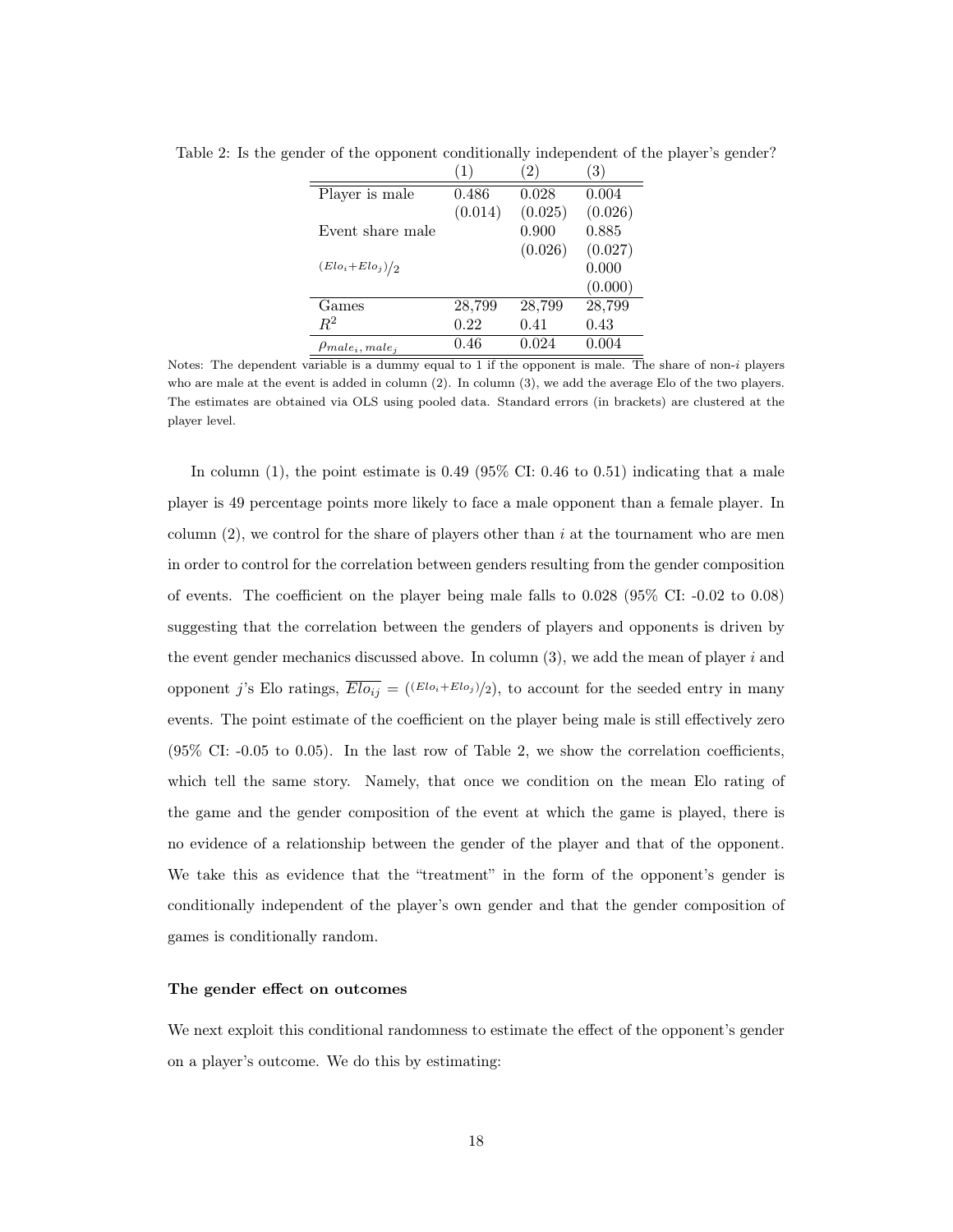$$
P_{ij} = \alpha_i + \beta m_j + \mathbf{W}_{ij}'\theta_1 + \mathbf{X}_{ij}'\theta_2 + \epsilon_{ij},\tag{9}
$$

where  $P_{ij}$  are the points player i earned in a game against opponent j,  $\alpha_i$  is a player fixed effect,  $m_j$  equals 1 if the opponent is male and 0 if she is female,  $\mathbf{W_{ij}}$  is a vector of controls needed to ensure the conditional randomness of the gender composition of the game and to control for the difference in the mean Elo ratings of men and women including  $\overline{Elo_{ij}}$ ,  $P_{ij}^*$  and the share of players at the event who are male other than i.  $\mathbf{X_{ij}}$  is a vector of controls including the ages of  $i$  and  $j$ , fixed effects for the national federation with which j is affiliated, and a dummy equal to 1 if i plays with white, and  $\epsilon_{ij}$  is a random error term. Estimation is done via an algorithm designed to obtain OLS estimates with high dimensional fixed effects developed in Guimaraes and Portugal  $(2010)$  and Gaure  $(2010).^{24}$ The estimated effects of the opponent's gender on the points player  $i$  wins are presented in Figure 2. The corresponding results, and results for the non-fixed effect regressors, can be seen in Table B1 in Appendix B.<sup>25</sup>

 $^{24}$  We use the implementation of this algorithm in the *Stata* package reghdfe (Correia, 2016).

<sup>&</sup>lt;sup>25</sup> We include  $\overline{Elo_{ij}}$  and  $P_{ij}^*$  both of which use  $Elo_i$  which in turn is a function of past outcomes. There may be a concern about potential Nickell bias as we effectively include a lagged dependent variable in a fixed effects model. However, our results are not sensitive to the inclusion of player i's Elo rating, either as a stand-alone regressor or as a component of  $\overline{Elo_{ij}}$  and  $P_{ij}^*$  (results available upon request). The results are, however, sensitive to the inclusion of  $Elo_j$ , which does not produce a Nickell bias. We use  $\overline{Elo_{ij}}$  and  $P_{ij}^*$  as this offers a clearer exposition.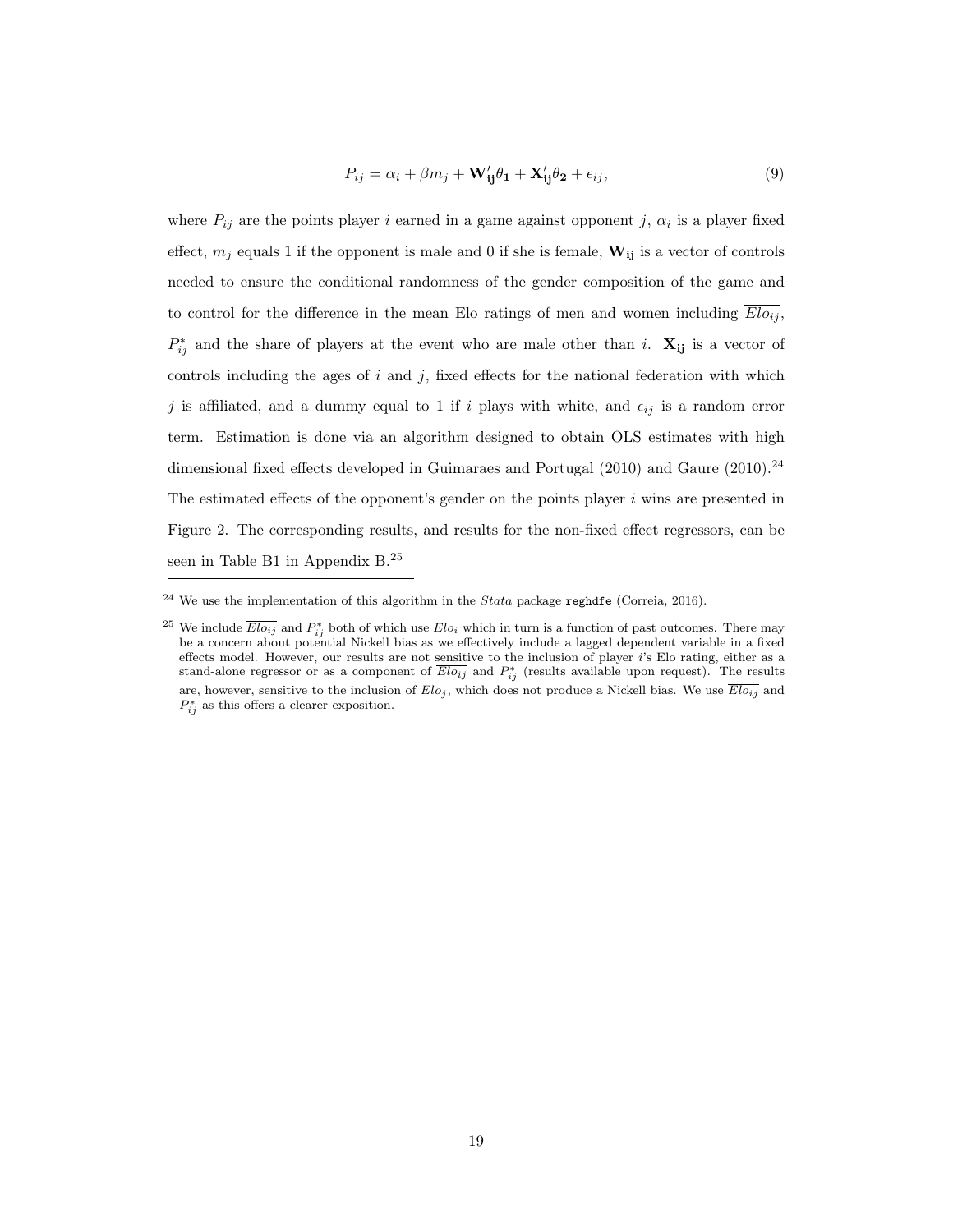

Figure 2: The effect of opponent's gender on the points a player earns

Notes: The dependent variable is the number of points earned by player  $i$  against opponent  $j$ . Model A is a bivariate regression of points on the opponent's gender and player fixed effects. Model B adds the control vector W. Model C also adds the control vector X. Confidence intervals that include 0 are shaded gray. Confidence intervals are calculated using standard errors clustered at the player level. The corresponding results, and results for the non-fixed effect regressors, can be seen in Table B1 in Appendix B.

We present results from the estimation with three sets of controls. For Model A we regress  $P_{ij}$  on  $m_j$  and  $\alpha_i$  only. The coefficient of -0.10 (first result from the left) indicates that a player earns on average 0.1 fewer points when the opponent is male. For Model B, we add  $P_{ij}^*$ ,  $\overline{Elo_{ij}}$  and the share of players at the event who are male, other than i, to ensure the conditional randomness of the opponent's gender. The effect of the opponent's gender is reduced to  $-0.026$  (second result from the left). For Model C we add the controls in **X** and the effect remains (third result from the left).<sup>26</sup> We re-estimate Model C using only female and male players, the fourth and fifth result from the left, respectively. The result is qualitatively unchanged. A t-test of the equality of the  $\hat{\beta}$  coefficients for men and women returns a p-value of  $0.70<sup>27</sup>$  This symmetry is mechanical since if women are faring worse

<sup>&</sup>lt;sup>26</sup> We have estimated the model excluding losses and then wins. We find that players are more likely to draw than win against a male opponent. We also find a player is more likely to lose than draw against a male opponent.

 $27$  We estimated a fully interacted version of equation (9). This p-value is from the t-test of the coefficient on the interaction of the player's and opponent's genders being equal to zero.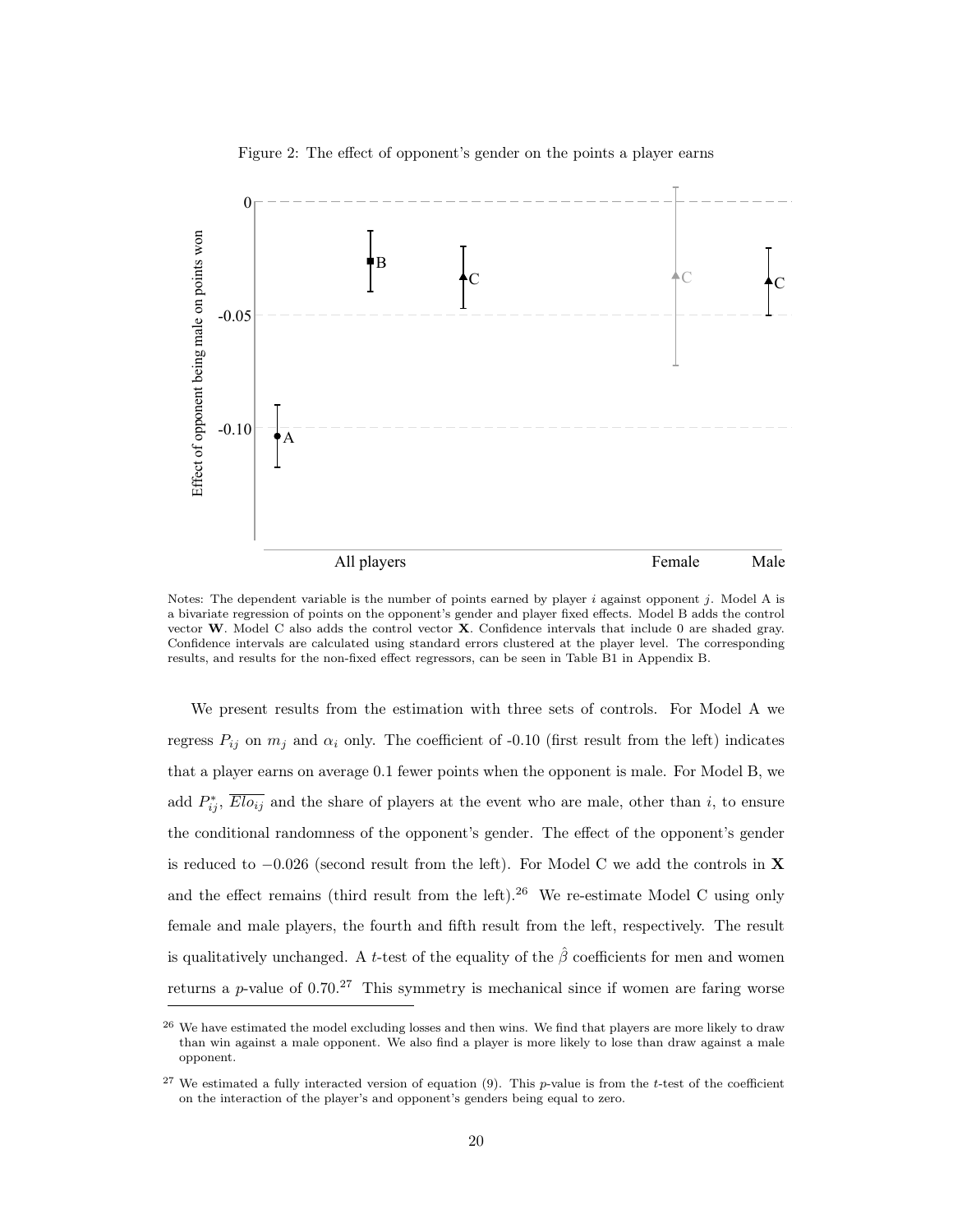against men, men must be faring better against women. We follow the practice outlined in Athey and Imbens (2015) and test the robustness of our results to mis-specification. To do so we re-estimate equation (9) for different sub-samples and with different specifications of the Elo ratings yielding 25 different estimates of  $\beta$  summarized in Figure 3.



Figure 3: Specification curve for the effect of opponent's gender on the points a player earns

Notes: The dependent variable is the number of points earned by player  $i$  against opponent  $j$ . We estimate 25 versions of equation (9), varying the sample used and the set of control variables. Confidence intervals that include 0 are shaded gray. The  $\hat{\beta}$  on the y-axis, and the square point, is the estimated effect from Model C for all players in Figure 2. Confidence intervals are calculated using standard errors clustered at the play-i level. The corresponding results can be seen in Table B2 in Appendix B.

The point estimates and precision are both notably stable across these variations. Further details can be found in Appendix B.

These results indicate that players earn, on average, about 0.03 fewer points when playing against a man as compared to when their opponent is a woman even when adjusting for relative skills via the Elo rating. This is a small but meaningful effect, comparable to women playing with a 25 Elo point handicap when facing male opponents (the standard deviation of the absolute Elo difference between a player and opponent is 116.31). Such an effect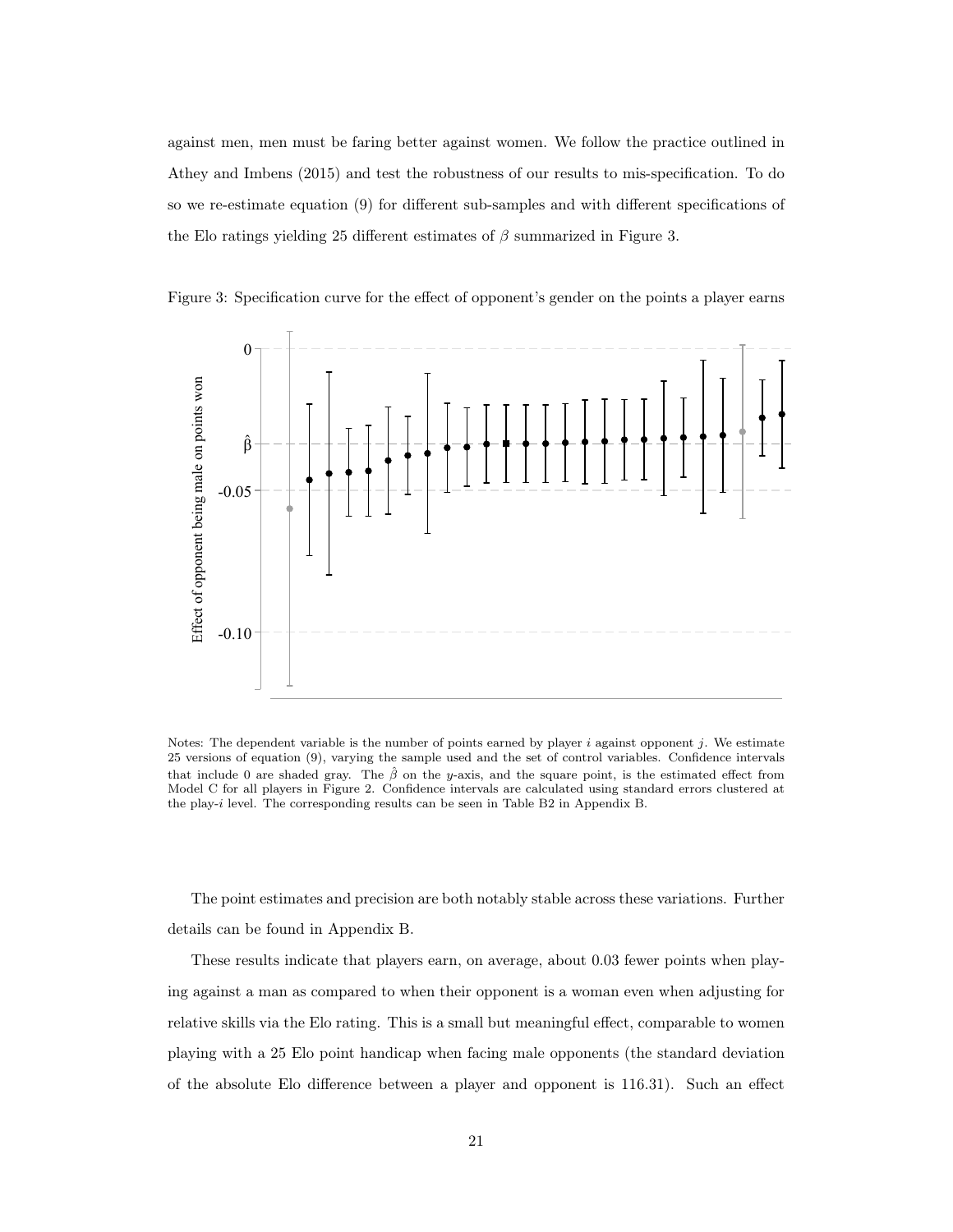indicates some change in behavior when chess players engage in inter-gender competition. What we cannot say from simply looking at the effect of inter-gender competition on outcomes is whether it is the behavior of men, women, or both which changes with the gender composition of games. In the next section we consider the effect of the gender composition of the game on how well and how long participants play.

# 6 The effect of gender on quality and length of **PLAY**

So far, we have established that, in line with existing literature, players fare worse when their opponent is male. However, the behaviors underlying this effect remain so far unclear. From the results presented above, we see that the skill differentials, insofar as Elo ratings can adjust for it, explain much of, but not all, the gender composition effect on outcomes. What we cannot determine is whether the estimated effect is due to changes in men's behavior, in women's behavior, or both and what those changes might be. In this section, we first discuss three popular explanations for the underperformance of women in chess and argue that they fail to account for the observed effect. We then consider two other explanations for the worse outcomes women obtain against men: variation in the quality of play and variation in players' willingness to compete.

One of the most popular explanations for the gender performance gap of experienced chess players refers to innate gender differences in key cognitive abilities. As the opening quotes demonstrate, the perception that men are inherently superior players persists. This view is best exemplified by Howard (2005), who uses the substantial and persistent gender differences in Elo ratings of the top 100 male and female players to conclude that men are inherently superior to women in this domain. However, the evidence shows that between 66% and 96% of the observed Elo rating differential between men and women is driven by sampling (Bilalic, Smallbone, Mcleod, and Gobet, 2009; Knapp, 2010): the highest Elo ratings in a large sample (i.e. men) are likely to be higher than the highest values in a small sample (i.e. women). We find some support for this in our data. The average Elo rating of male players in our sample is about 114 points higher than for female players. But this difference is driven by differentials at the top of the Elo distribution. The mean Elo rating of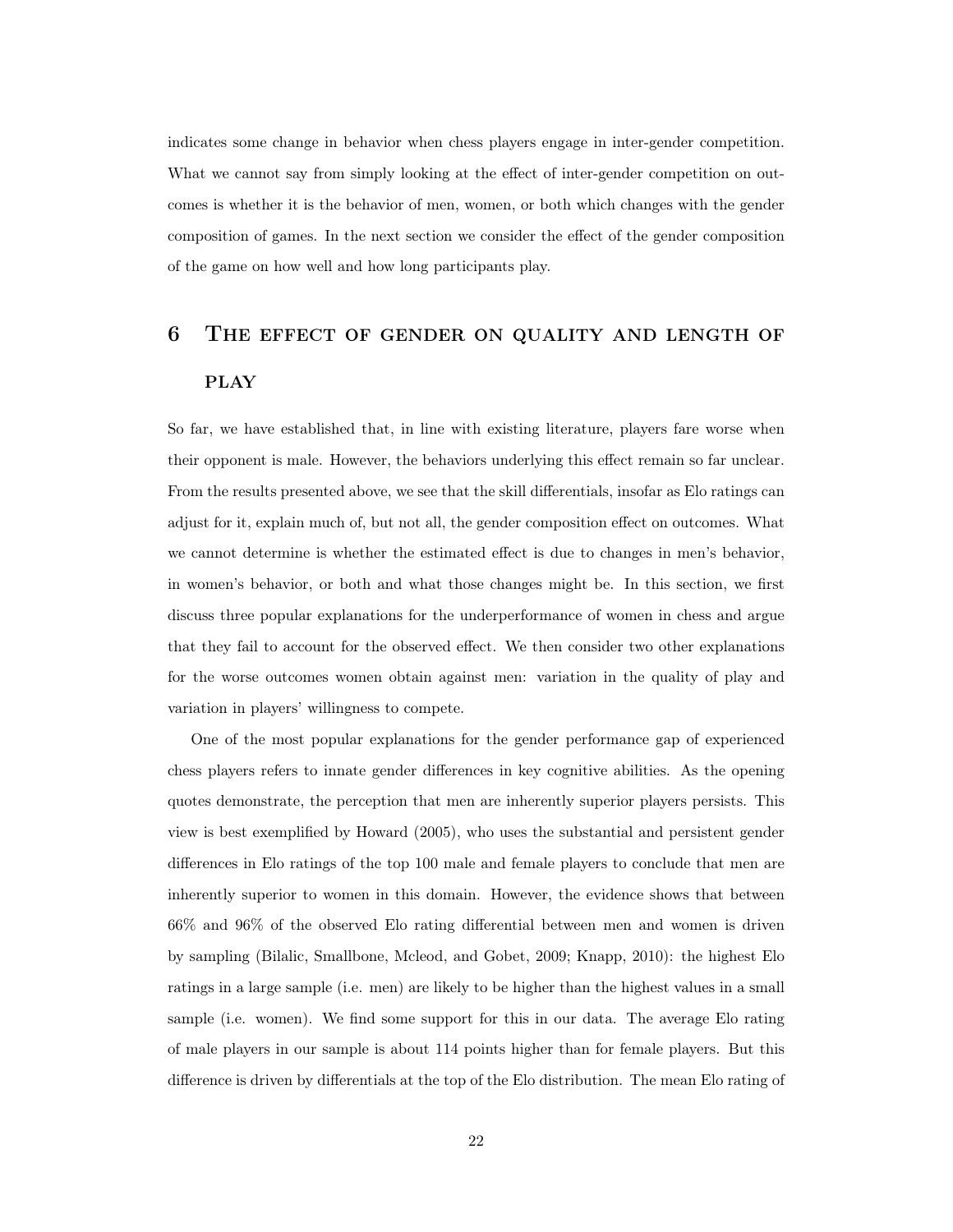a woman in the bottom half of the Elo distribution (Elo ratings between 2000 and 2361) is only 2.6 Elo points ( $p$ -value=0.08) lower than that of a man with an Elo rating in the bottom half of the Elo distribution. This gap jumps to  $66.2$  Elo points (*p*-value=0.00) in the top half of the Elo distribution. Beyond the sampling issues, there is no compelling evidence that either men or women are inherently better suited to excel at chess. Some have contended that men's superiority in spatial rotation tasks provides them with an advantage (Li, 2014). Other evidence suggests that recognizing positions on chess boards is akin to recognizing faces (Boggan, Bartlett, and Krawczyk, 2012), a task at which women outperform men (Herlitz and Lovén, 2013). But even if, in spite of the evidence, one were to believe men to be innately superior chess players, that would not explain why women perform worse when playing against a man, all else, including Elo, being equal.

Another potential explanation for the observed gender effect could be differences in deliberate practice and dedication. Development as a serious chess player requires intense, almost obsessive, training and constant practice and study, which can in turn interfere with child-rearing. Leaving aside the hours of coaching they receive, top chess players accumulate on average 5,000 hours of study alone by the tenth year of their career. This figure is comparable to the level of deliberate practice accumulated by symphony-level musicians (Charness and Gerchak, 1996). De Bruin, Smits, Rikers, and Schmidt (2008) found that differences in Elo ratings are partially explained by gender differences in the time devoted to deliberate practice (though they failed to account for the sampling issue raised in Bilalic et al., 2009). However, these authors also found that gender differences in ratings remain significant after controlling for the amount of deliberate practice. Therefore, differentials in practice and study cannot account for the gender performance gap between equally skilled male and female players. And again, even if men were more dedicated chess players, that would not explain why women perform worse against men, all else being equal.

A third explanation for gender differences in chess is that mixed-gender games may result in players making different strategic choices, which result in worse outcomes for women. As discussed above, this possibility was considered in Gerdes and Gränsmark (2010) and Maas et al. (2008). Gerdes and Gränsmark (2010) found that men choose more "aggressive" opening strategies when playing against women. They found, however, that these more 'aggressive' strategies actually reduce the odds of men winning and thus cannot explain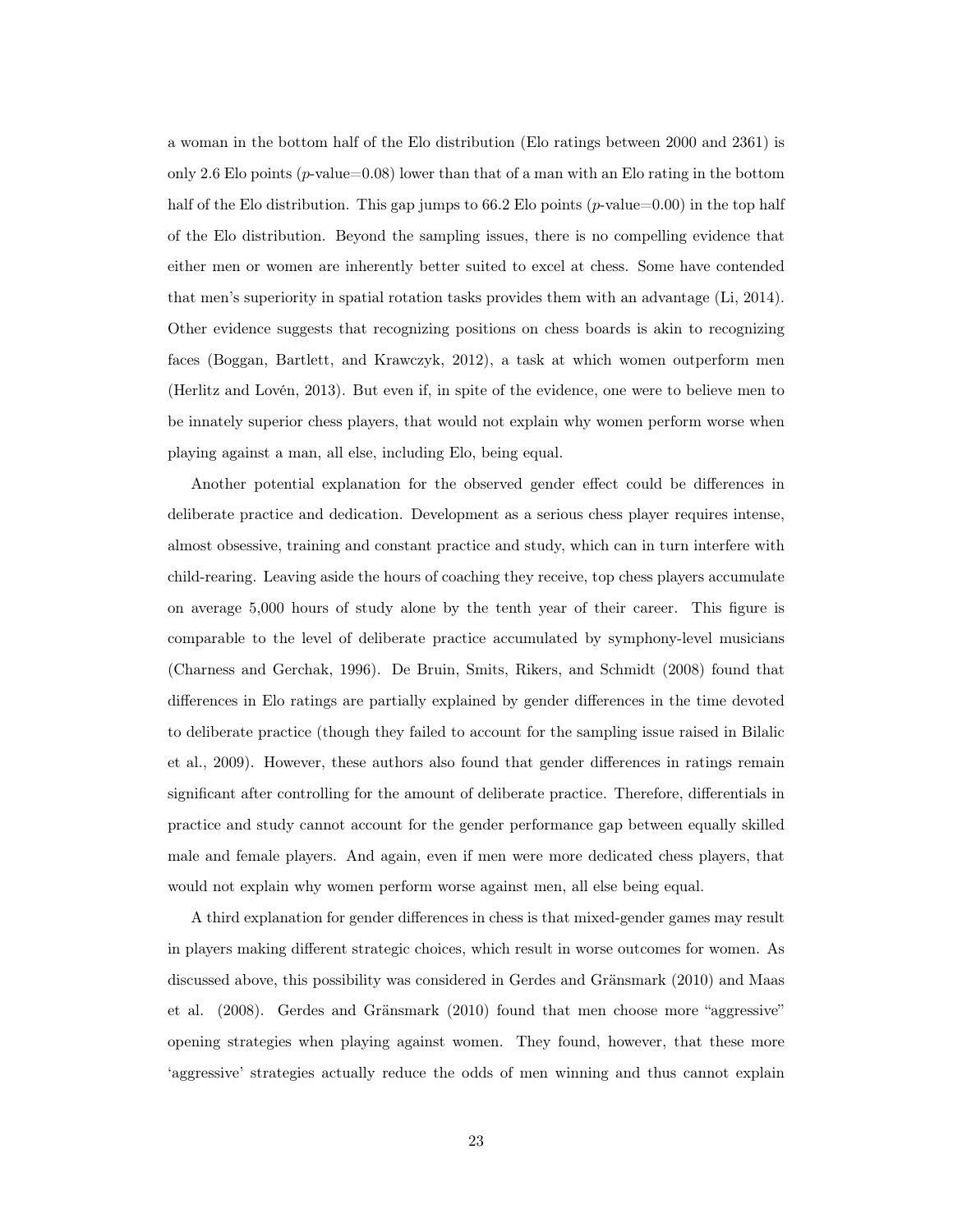the performance gender-gap we observe. Note that in columns (4) and (5) of Panel E in Table ?? we estimate our model with dummies controlling for different openings as defined in the Encyclopedia of Chess Openings and our estimated effect persists in magnitude and precision. Shahade (2005) suggested that the style of play of women in the Elo range of 2300-2500 is excessively aggressive and impatient. Maas et al. (2008) found however that women are less likely to declare "aggressive" intent at the start of games played against a man. They also found, in contrast to Gerdes and Gränsmark (2010), that men's declared aggressiveness is not affected by the gender of the opponent. Unfortunately, Maas et al. (2008) did not relate declared aggressiveness to outcomes nor used Elo ratings to control for ability. In summary, the available evidence only considers strategic variations in a single dimension, "aggressiveness," as determined by the subjective interpretation of play style. Ultimately, this approach fails to explain our results in Section 5.

### The effect of inter-gender competition on Performance

Next we use the measure of within-game play quality presented in Section 3 to examine whether the gender of one's opponent affects performance. Let us reiterate that the key element of this metric is that, unlike the Elo rating, it captures how well a particular game was played based on the analysis of individual moves. This allows us to determine how one's capacity to play chess, and not just the observed outcomes, varies with the gender of one's opponent. Our conjecture is that the gender difference in errors we observe in our data (see Table 1) is driven by the gender composition of the game, all else being equal.

To test the impact of gender composition on the quality of play, we estimate the following model

$$
ln\left(\overline{error}_{ij}\right) = \delta_i + \gamma m_j + \mathbf{W}_{ij}'\lambda_1 + \mathbf{X}_{ij}'\lambda_2 + \nu_{ij},\tag{10}
$$

where the dependent variable is the logged mean error committed by player  $i$  in the game against j,  $\nu_{ij}$  is a random error term, and the rest of the variables are defined as above. Results are presented in Figure 4.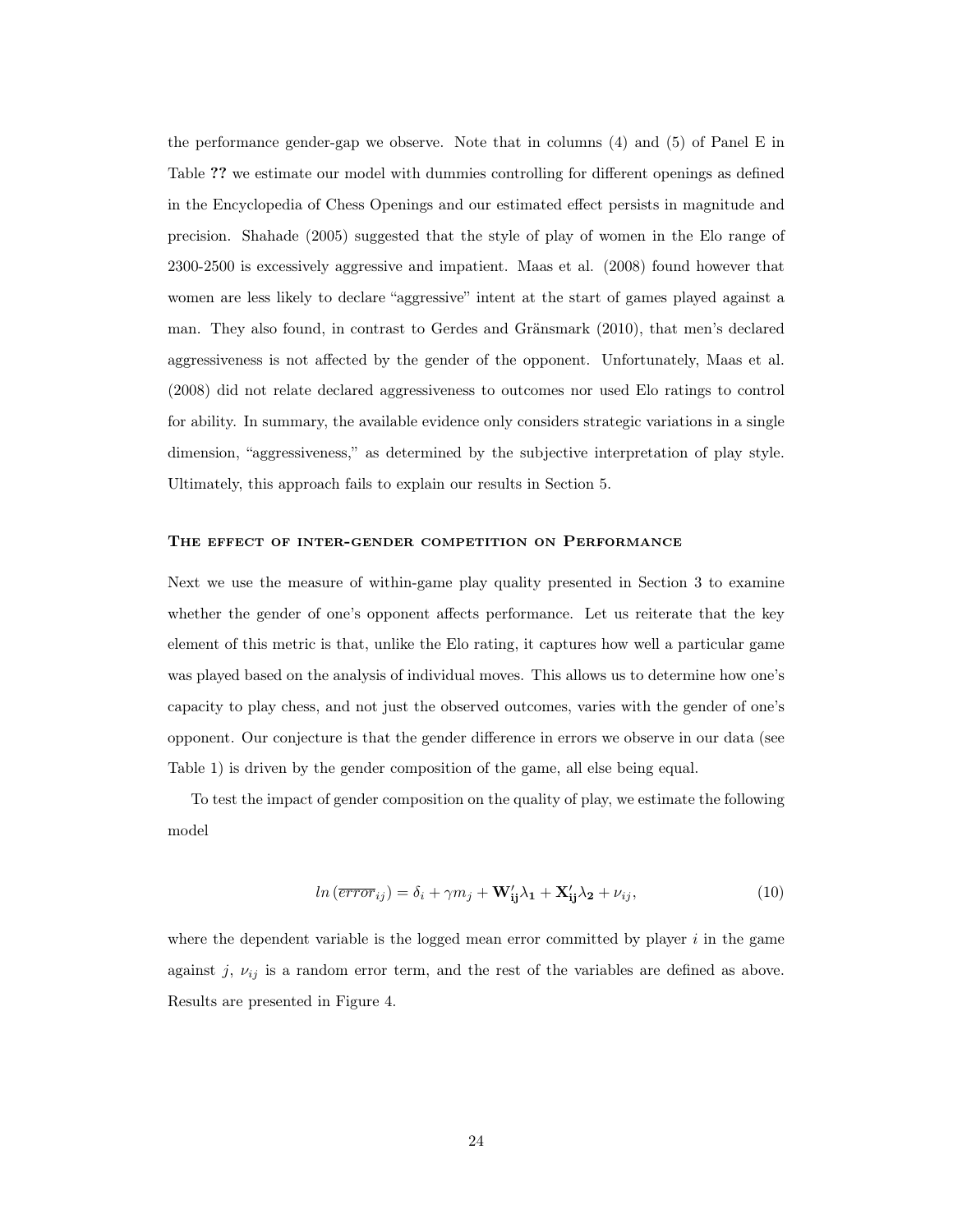

Figure 4: The effect of opponent's gender on a player's quality of play

Notes: The dependent variable is the logged mean error committed by player i. The first three estimates use the sample of female players and the last three the sample of male players. Model A is a bivariate regression of the logged mean error on the opponent's gender and player fixed effects. Model C adds the control vectors W and X as defined in equation (10). Model D adds the logged mean error of the opponent j. Confidence intervals that include 0 are shaded gray. Confidence intervals are calculated using standard errors clustered at the player-i level. The corresponding results, and results for the non-fixed effect regressors, can be seen in Table B3 in Appendix B.

We find that the mean error committed by a female player between moves 15 and 30 increases by about 11% when facing a male opponent (95 per cent CI: 0.054 to 0.169 for female players in Model A). The point estimates remain when we add the controls in  $X$ and  $\bf{W}$  (second result from the left), and when we also add the mean error of the opponent  $j$  (third result from the left). These results suggest that, on average and *ceteris paribus*, a female player's quality of play diminishes when her opponent is male. We do not find evidence that the quality of a male player's play is affected by the gender of the opponent. The point estimates for male players are close to zero and the 95% confidence intervals, as well as the 99% confidence intervals, include zero in each case. We test the equality of the effect of the opponent's gender on the quality of play of male and female players. Results suggest the effect differs for male and female players (p-value=0.00 for Model A and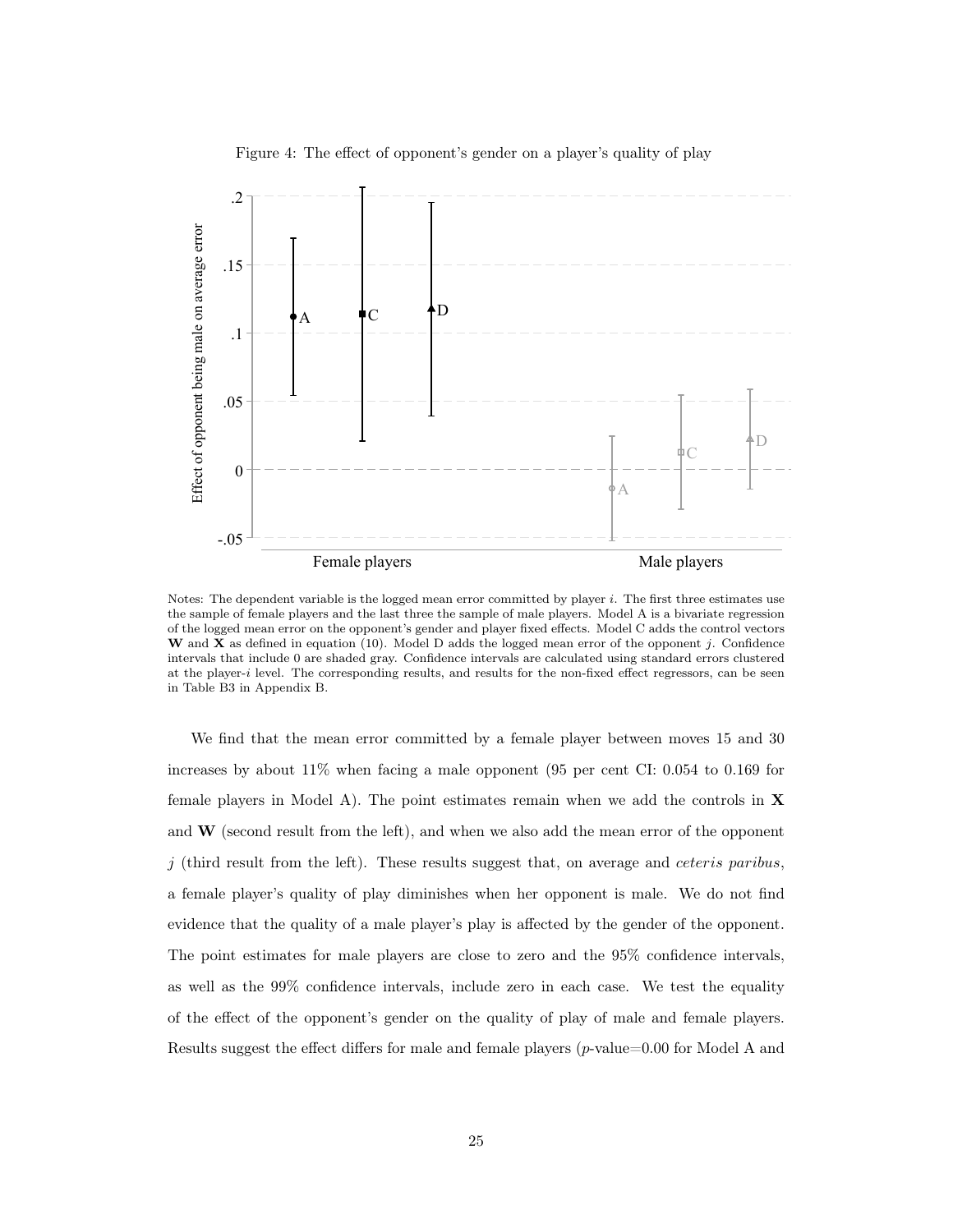$p$ -value=0.03 for Model D).<sup>28</sup>

The quality of play does explain some of the observed gender effect in Figure 2. When we include the log error of the player and re-estimate equation (9) using the sample of female players (taking a baseline equivalent from Figure 2) we find the size of the gender effect on outcomes ( $\hat{\beta}$ =-0.024, 95% CI: -0.064 to 0.014) is reduced (p-value=0.01). Adding the logged mean error of the opponent further reduces the size of the gender effect ( $\hat{\beta}$ =-0.015, 95% CI:  $-0.052$  to  $0.022$ ) which is again different from the baseline (p-value=0.01). Note that this reduction might be due to the error proxying some skill that is not completely captured by the Elo rating. We test this by including the within-game error from the previous game played  $(\overline{error_{ij-1}})$  in place of  $\overline{error_{ij}}$ . Since errors are positively auto-correlated, we should find a similar reduction in the gender effect when this lagged error is included if in fact the error is measuring skill omitted by the Elo rating. When we include the lagged error, the gender effect is unchanged from our baseline specification ( $\hat{\beta}$ =-0.036, 95% CI: -0.077 to 0.006) suggesting that the  $\overline{error}_{ij}$  is not simply some otherwise neglected measure of skill not captured by the Elo rating.<sup>29</sup> In Appendix B we present robustness checks of Model D for female players analogous to those in Figure 3.

In Figure 5 we plot the robustness checks for the effect of the opponent being male on the quality of play of female players. These checks are analogous to those in Figure 3.

<sup>&</sup>lt;sup>28</sup> We estimated a fully interacted version of equation (10). This p-value is from the t-test of the coefficient on the interaction of the player's and opponent's genders being equal to zero.

<sup>&</sup>lt;sup>29</sup> Using the lagged error like this means we lose observations, so the estimation sample used in this check differs from that used in Figure 2. We re-estimated our model using  $\overline{error}_{ij}$  but with the same estimation sample used when we included  $\overline{error}_{i,j-1}$  and we obtain  $\hat{\beta}$ =-0.033, 95%CI: -0.072 to -0.006.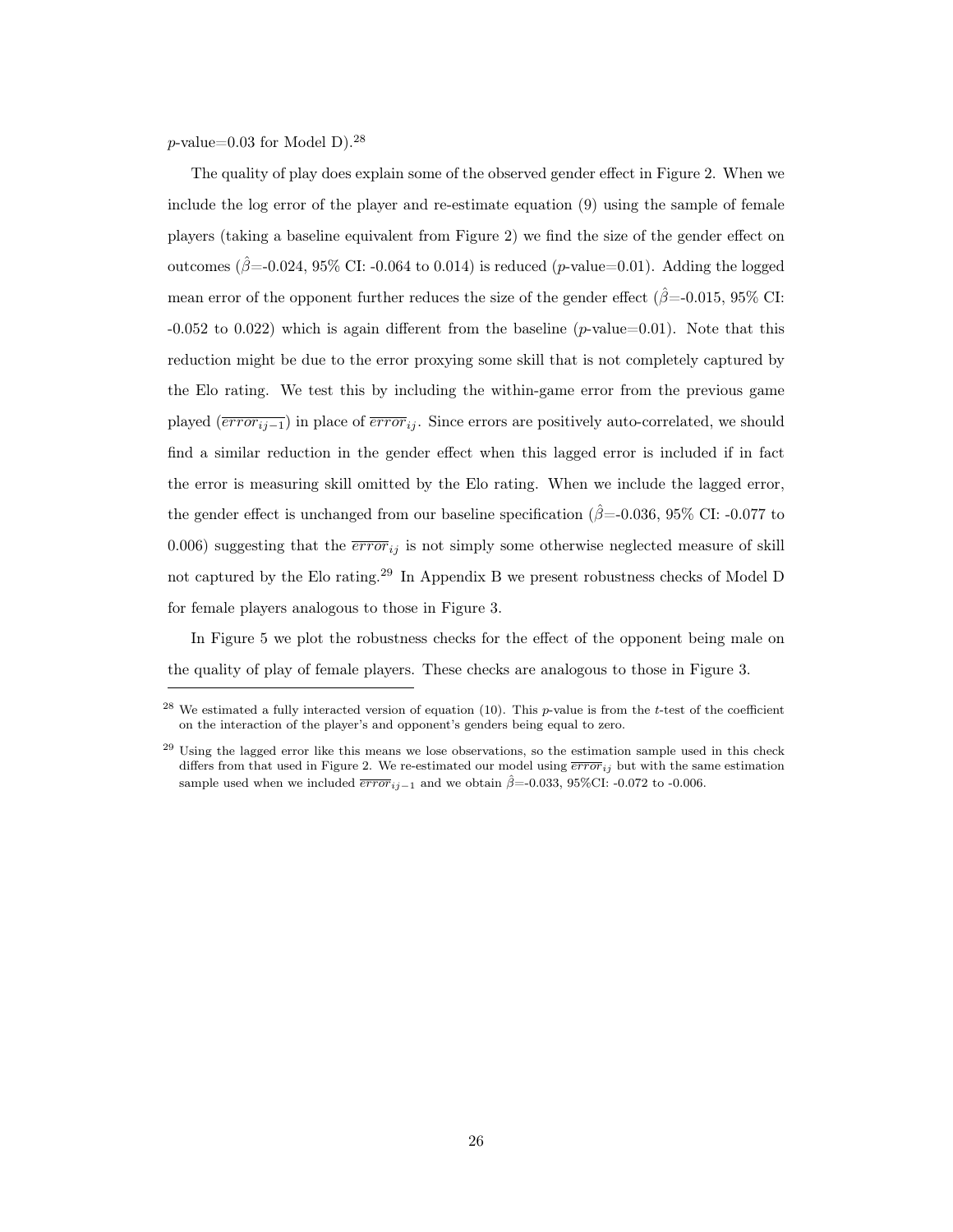



Notes: The dependent variable is the logged mean error committed by player i. We estimate 25 versions of equation (10), varying the sample used and the set of control variables. Confidence intervals that include 0 are shaded gray. The  $\hat{\beta}$  on the y-axis, and the square point, is the estimated effect from Model D for all players in Figure 4. Confidence intervals are calculated using standard errors clustered at the play-i level. The corresponding results can be seen in Table B4 in Appendix B.

Precision is diminished in many cases, but all save one confidence interval includes the estimate in Figure 4 and just over half do not include 0. Further details can be found in Appendix B.

The evidence provided here is consistent with some impairment of cognitive abilities in female chess players when facing male opponents. Varying effort levels might also effect the willingness of players to continue playing a particular game. We consider this possibility next.

### The effect of inter-gender competition on Willingness to compete

A second explanation for female players obtaining worse outcomes might be a variation in their willingness to compete. This may arise from under-confidence (Niederle and Vester-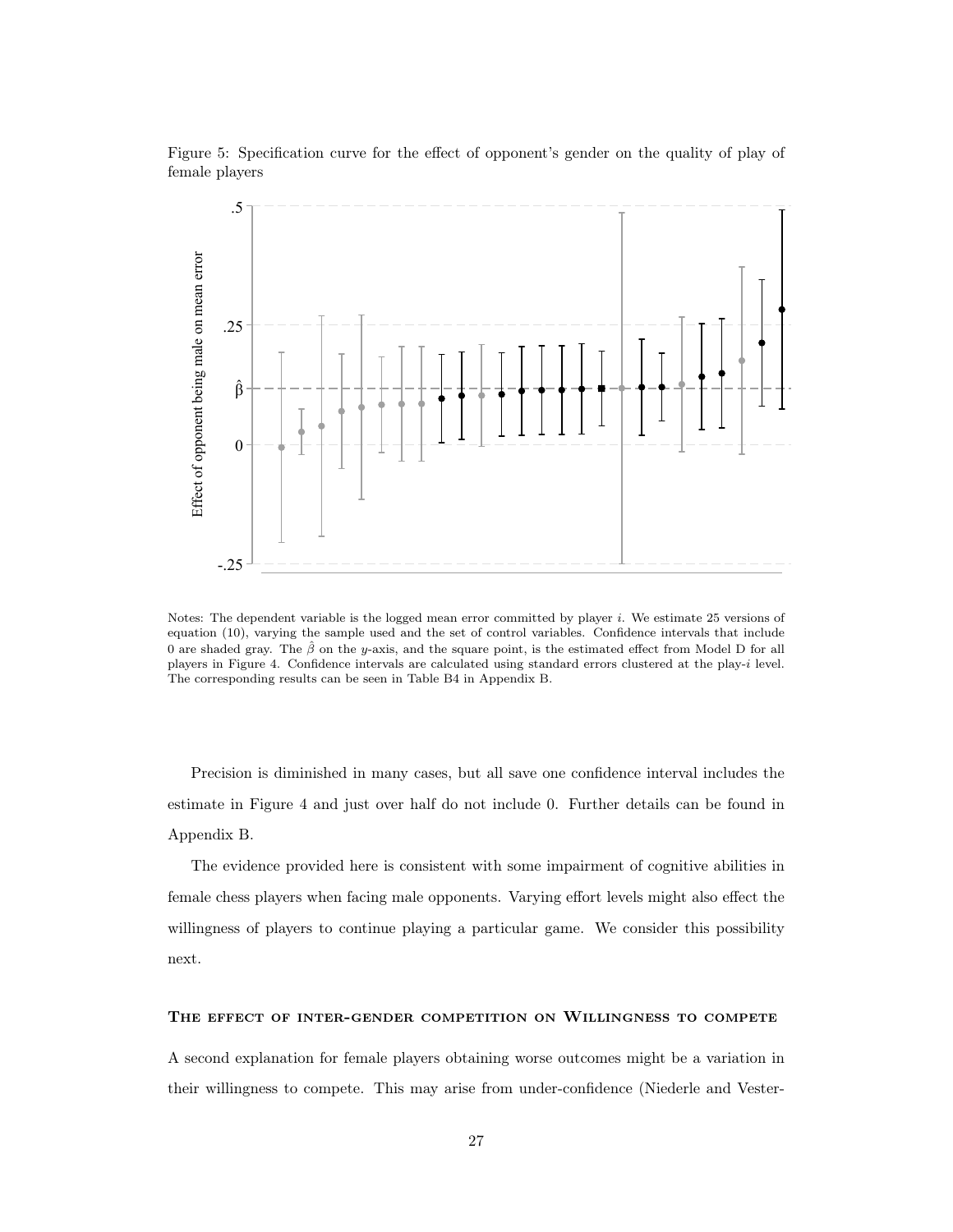lund, 2011), though we control for player fixed effects, or from distaste for competition, especially against males, though women in our sample have selected into a highly competitive environment.<sup>30</sup> A reduction in the willingness to compete is consistent with the lower quality of play that female players exhibit when playing against males. Although we cannot observe it directly, it is possible to study willingness to compete indirectly by looking at the length of games ending with resignation.

The vast majority of losses in high-level chess matches are due to resignations, where a player concedes defeat before technically losing, with only 1.2% of games in our sample being played through to checkmate. These resignations could be interpreted as a reluctance to engage in further competitive effort once the player considers that the expected outcome of the game is not good enough to warrant the required effort to continue playing. When deciding whether to resign or not, players perform a cost-benefit analysis. Continuing the game at a given board position has the cost of the additional effort exerted and the benefit of the additional expected points earned. If females are under-confident or have a distaste for playing against men, we would expect them to resign more quickly, i.e. in fewer moves, when playing against a male opponent, all else being equal.

Our interest is whether the gender of the opponent affects the length of a game in games where  $i$  resigns. The average game in our sample lasts 43 moves. On average, the longest games are female-female games with an average number of moves of 45.9. Male-male games are shorter, only 42.6 moves on average. Mixed gender games fall in between at 43.3 moves per game on average. To formally test whether a player's willingness to compete is a function of the gender of their opponent we identify those games in which player  $i$  resigns and we calculate the total number of moves in these games. We then estimate

$$
ln(moves_{ij}) = \kappa_i + \pi m_j + \mathbf{W}_{ij}'\phi_1 + \mathbf{X}_{ij}'\phi_2 + \xi_{ij},
$$
\n(11)

where the dependent variable is the logged number of moves in a game against  $j$  where player *i* has resigned,  $\kappa_i$  is a player fixed effect,  $\xi_{ij}$  is a random error term and the rest of the variables are defined as above. Results are presented in Figure 6.

<sup>&</sup>lt;sup>30</sup> Using survey data, Kleinjans (2009) found that, controlling for skill and family background, the median female expresses greater distaste for competition than the median male. Females' stronger distaste for competition lowers their educational attainment relative to that of males.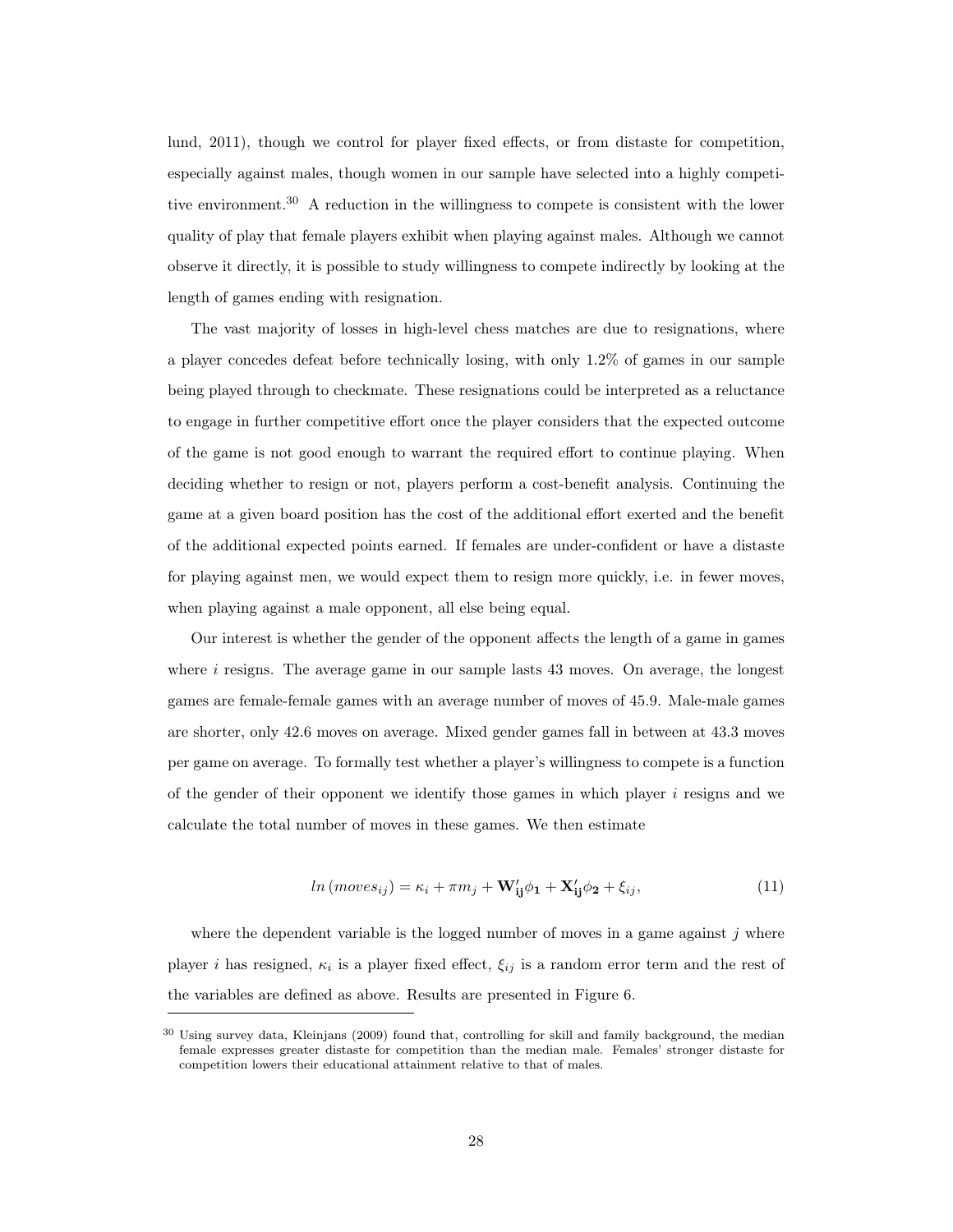

 $A \qquad \qquad \P{\rm C} \qquad \qquad \P{\rm E}$ 

A

-.15

-.1

Figure 6: The effect of opponent's gender on the number of moves to resignation

Notes: The dependent variable is the logged number of moves of games ended by resignation. The first three estimates use the sample of female players and the last three the sample of male players. Model A is a bivariate regression of the logged number of moves on the opponent's gender and player fixed effects. Model C adds the control vectors  $W$  and  $X$  as defined in equation (11). Model E adds the logged mean error of player i and opponent j. Confidence intervals that include 0 are shaded gray. Confidence intervals are calculated using standard errors clustered at the player-i level. The corresponding results, and results for the non-fixed effect regressors, can be seen in Table B5 in Appendix B.

Female players Male players Male players

Model A and C are as defined above. Model E adds the logged mean error of player  $i$ and opponent  $j$  as controls. We find some evidence that women resign more quickly against men, i.e. a reduction in willingness to compete. The point estimates for female players are negative suggesting that women resign in about  $6\%$  (or 2.5) fewer moves, against male opponents, all else being equal. The wide confidence intervals (95% CI: -0.124 to -0.034 for Model A, -0.144 to 0.015 for Model C and -0.143 to 0.017 for Model E) leave room for doubt, however. Men resign in about 8% fewer moves against a male opponent and the precision of these estimates is more compelling (95% CI: -0.122 to -0.044 for Model A, -0.121 to -0.035 for Model C and -0.120 to -0.035 for Model E). These results suggests that men persist longer in games that they ultimately resign when playing against women; even when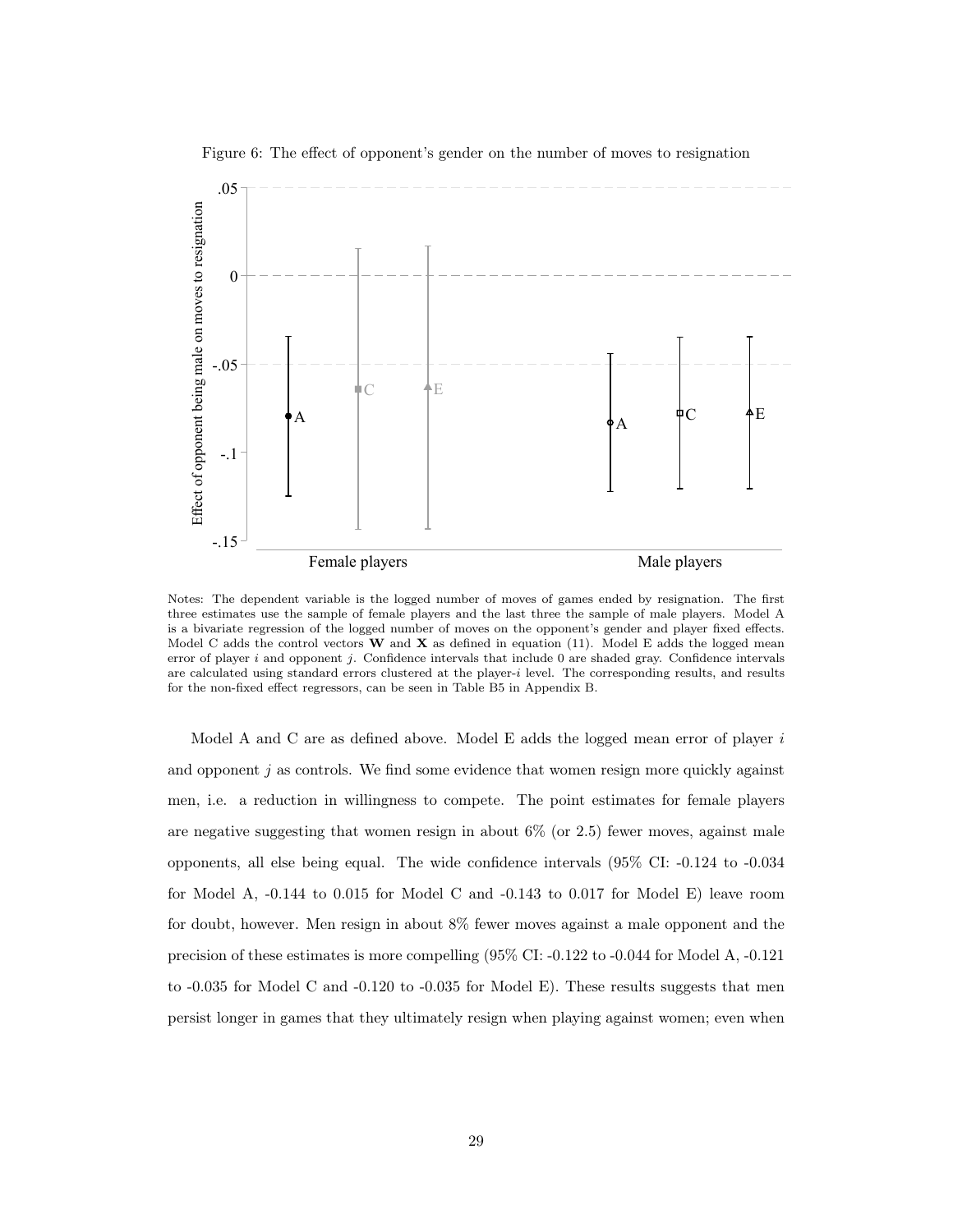controlling for performance, men persist longer in games that they ultimately lose.<sup>31</sup> We present robustness checks of Model E for male players, analogous to those in Figure 3, in Table B6 in Appendix B.

In Figure 7 we plot the robustness checks for the effect of the opponent being male on the number of moves until a male player resigns.

Figure 7: Specification curve for the effect of opponent's gender on the number of moves until a male player resigns



Notes: The dependent variable is the logged number of moves of games ended by resignation. We estimate 25 versions of equation (11), varying the sample used and the set of control variables. Confidence intervals that include 0 are shaded gray. The  $\hat{\beta}$  on the y-axis, and the square point, is the estimated effect from Model E for all players in Figure 6. Confidence intervals are calculated using standard errors clustered at the play-i level. The corresponding results can be seen in Table B6 in Appendix B.

Every confidence interval includes the estimated coefficient for model E and most do not include 0. Further details can be found in Appendix B. That men resign in more moves against women, and the possibility that women resign in fewer moves against men, suggests

 $31$  We cannot reject the equality of this effect for male and female players (p-value=0.90). We estimated a fully interacted version of the model. The  $p$ -value reported here is from the  $t$ -test of the coefficient on the interaction of the player's and opponent's genders being equal to zero.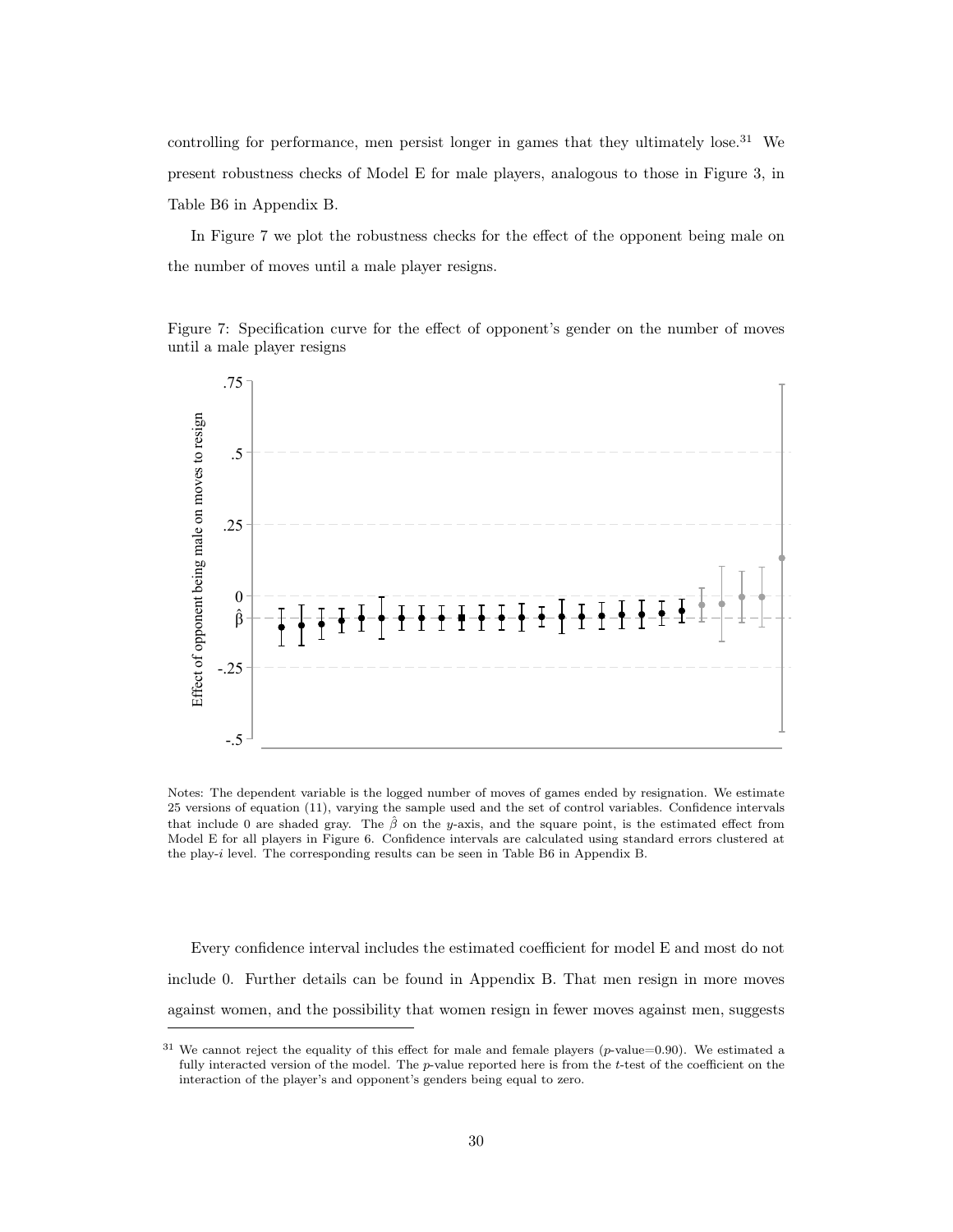an additional explanation for the observed gender effect: an extra willingness of men to compete against women. When a player resigns, they obtain 0 points. As long a player persists, the probability that the opponent will make a mistake or the player will find a move that voids an imminent resignation remains non-zero. By persisting longer against women, there will be games where a male player ends up with points that he would not have won against a male opponent because the player would have already resigned. If women do indeed resign more quickly against male opponents, they would similarly lose out on points that they might have earned against a female opponent.

One possibility is that men know that women are more error-prone when playing male opponents. As a result, the rational response of men would be to play longer against a female opponent, holding out for the woman to make a larger error than a male opponent would. Were this the case, however, we should also expect that women, knowing that they make larger errors against men, resign more quickly against male opponents, for which we find weak evidence.

An alternative explanation might be that men's increased willingness to compete stems from a psychological cost to men of losing to a woman. In the case of chess, anecdotal evidence suggests that such cost may be very real.<sup>32</sup> If that is the case, given two identical board positions, and two opponents of the same skill and who are playing equally well, a male player will be more likely to continue playing against a female opponent than against a male opponent.<sup>33</sup> By persisting longer in a disadvantaged situation, i.e. "dragging it out," a male player facing a female opponent maintains a non-zero probability of forcing a draw or even winning the game. In those cases he earns, on average, more points against a female opponent than he would against a male opponent, all else equal. This, of course, means that female players in these games earn, on average, fewer points as a result.

<sup>&</sup>lt;sup>32</sup> American essayist Charles Dudley Warner famously quoted that "There is nothing that disgusts a man like getting beaten at chess by a woman.'. Much more recently, in the thread "Do men dislike losing to women, if so why?," a user wrote: "I've found male players will drag it out to the last minute, even when it's clear they should resign, or are in check or about to be mated, they will still wait one day or three days before moving, why is this, it's so annoying."

<sup>33</sup> Consider a simple illustration. For a male player, the payoff from resigning to a man is zero. If the player decides to continue the game, his expected payoff in terms of the outcome of the game is  $E[p|pos^n] - e$ , where e is the effort of continuing the game, and  $E[p|pos^n] \ge 0$  is his expected points given the board position at move n of the game. A male player will resign against a male opponent if  $e > E[p|pos<sup>n</sup>]$ . Now suppose the payoff to the same man of resigning to a woman is −c, where c is a psychological cost of losing to a woman. A male player will then resign against a female opponent if  $e - c > E[p|pos^n]$ . In other words, ceteris paribus, the  $E[p|pos<sup>n</sup>]$  required for a male player to resign against a woman is lower than the  $E[p|pos^n]$  required for him to resign against a man.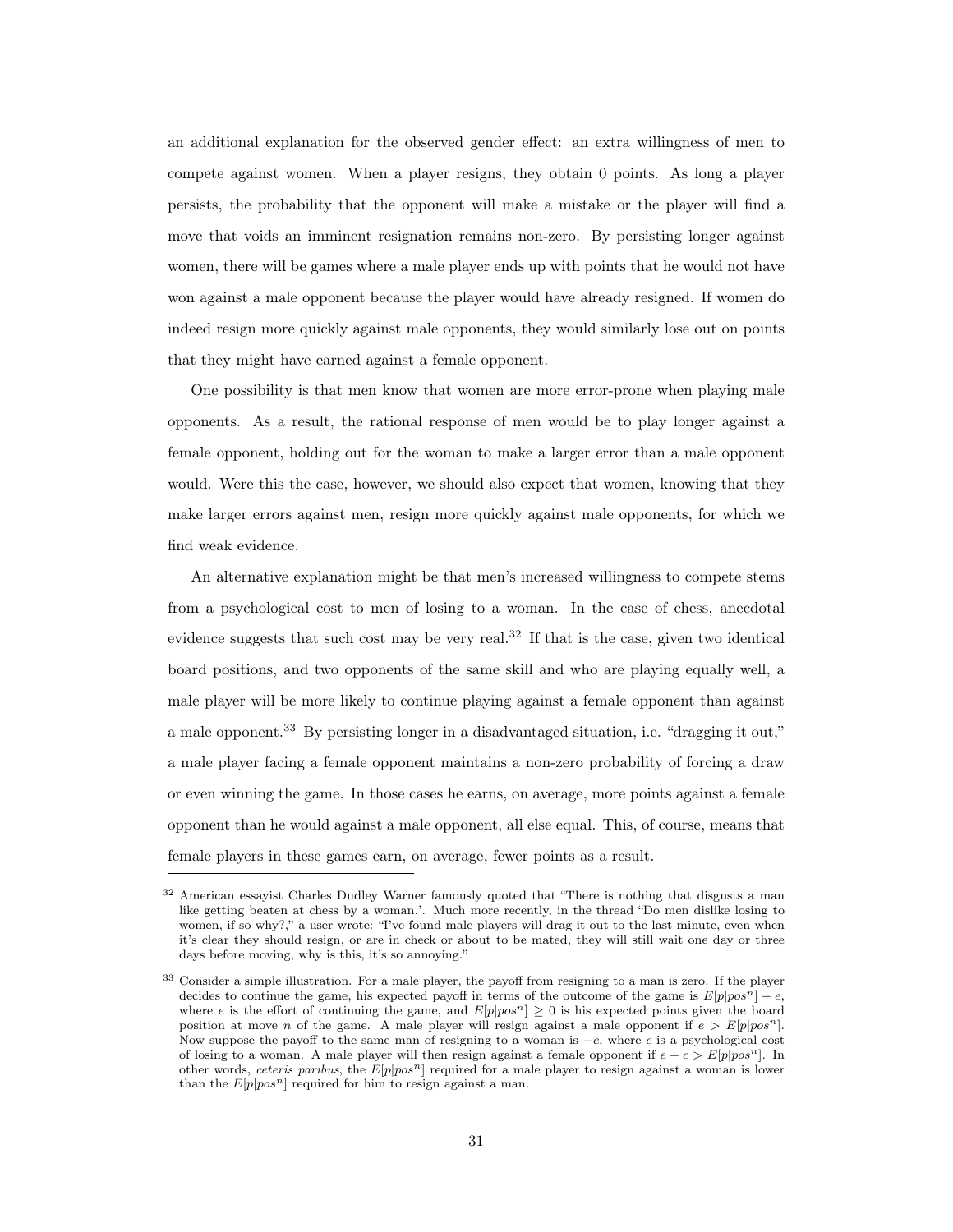In line with existing literature on the subject, our results suggest that the gender composition of a competition affects the behavior of both male and female competitors. Women tend to make more mistakes when facing a male opponent, all else being equal. Men are less willing to yield when facing a female opponent. Both serve to worsen the outcomes for female competitors.

# 7 Conclusions

In this paper, we have studied gender differences in competitive chess performance. We have used data from tens of thousands of chess games played by thousands of experienced players. Like women in high-power jobs, experienced female chess players have selected into a male-dominated and highly competitive arena. This sample selection is to our advantage. Our population is less likely to experience gender differences in willingness to compete than a randomly selected sample. Although this may come at the cost of external validity, we have identified gender effects in a setting where selection might mitigate these effects.

We tested for the presence of a gender performance-gap, first by looking at the performance of players by gender. Our results are consistent with previous literature showing that females perform worse than males of comparable skill in competitive settings. We found that women earn about 0.03 fewer points when their opponent is male, even after controlling for player fixed effects, the ages, and the expected performance (as measured by the Elo rating) of the players involved.

We then went on to study possible explanations for the observed results. In doing this, we chose not to consider changes in strategic choices. We have doubts about whether it is at all possible to identify strategic variation in a meaningful way by looking at the early phases of the game. In the famous "Game of the Century" played in 1956 between a 13-year-old Bobby Fischer and Donald Byrne, Fischer shockingly gave up his queen early on, a move that was seen as a mistake by observers. Only later in the game did it become clear that the sacrifice was a brilliant piece of strategy by Fischer that led almost inexorably to his victory. Systematically codifying and rating moves in a game with so much variation, and where a player's strategy may not become clear to lesser players until much later, is a formidable task and one we believe cannot be done in an analytically useful manner, at least in the framework of the current paper.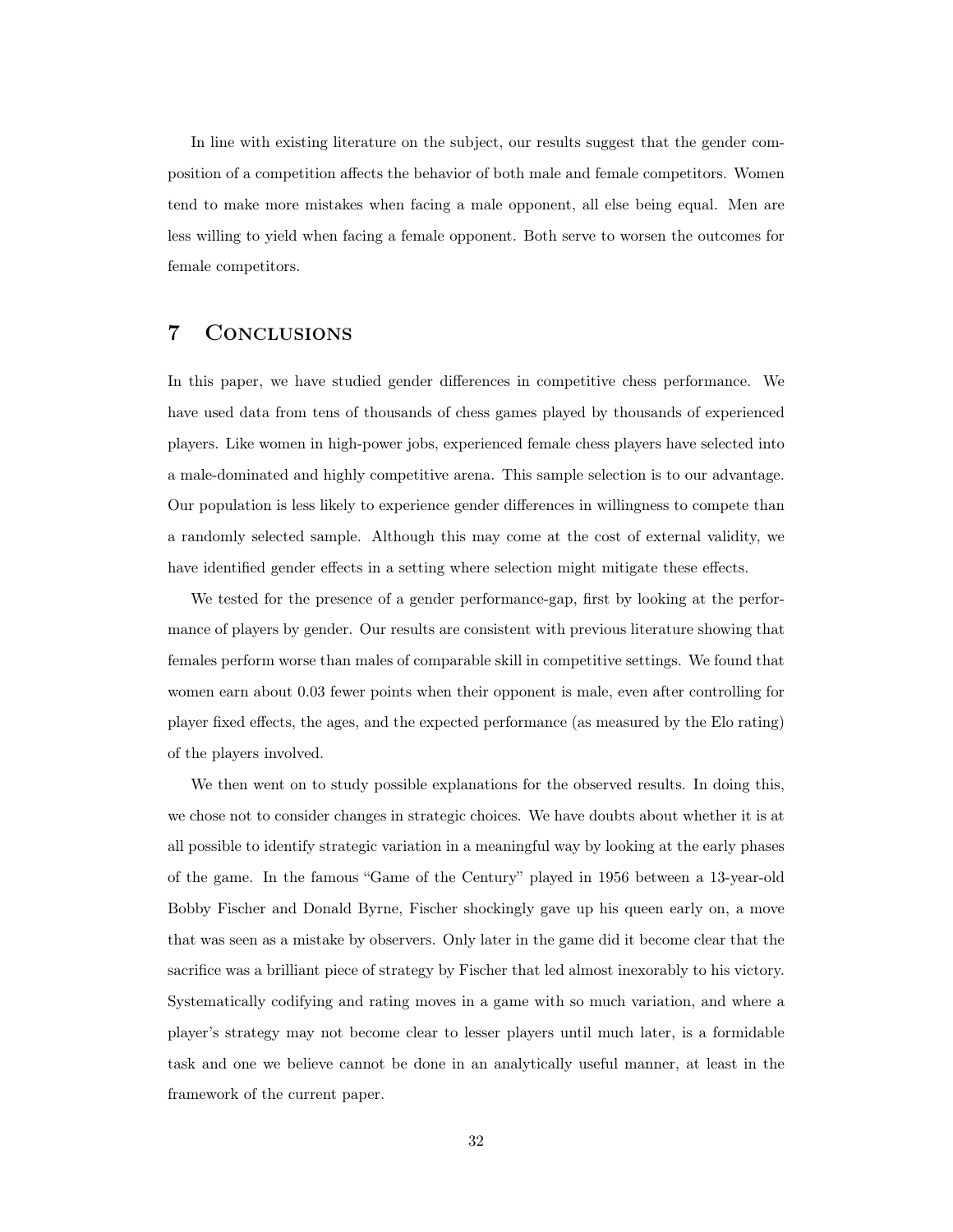Instead, we employed a unique measure of within-game quality of play developed in Guid and Bratko (2006, 2011). Unlike the Elo rating, which is a function of past performance, this measure of quality of play compares the moves actually played within the game to the moves a powerful chess engine would have made in the same position. The distance between these two moves is a measure of the error committed by the player. Moreover, this measure focuses on the middle-game where, unlike for openings, creativity and improvisation are key. We studied whether this error is a function of the gender composition of games. Doing so allowed us to test whether the gender effect is the product of women making more mistakes when they play against men or of men making fewer mistakes when they play against women.

Our results show that the mean error committed by women is about 11% larger when they play against a male. This variation in the quality of play explains some portion of the gender effect on outcomes. The differential response of female players' errors to the gender of the opponent might be due to differential beliefs about the relative ability of females at playing chess. We also found that men resign more quickly (after fewer moves) against other men than they do against women. Men continue playing against women even when they would resign were they playing against men. This willingness to continue competing against female opponents is also consistent with the observed gender effect.

One potential explanation for this reduction in the performance of female players against male opponents is differential beliefs about the relative ability of women to play chess. Bordalo et al. (2019) showed that stereotypes lead to differential beliefs which in turn correlate with differential performance. As for the actual mechanisms linking beliefs and performance, these can be related to changes in effort or in under/overconfidence.

We believe that we have provided compelling evidence of the presence of gender effects in competition in a sample of experienced chess players. Our results suggest that the introduction of gender-blind competitions at high-level chess tournaments might be a desirable intervention. Blind auditions have shown to have a very positive effect on the representation of women in top orchestras (Goldin and Rouse, 2000). Perhaps more important is the fact that women in our sample have achieved a level of mastery in chess. If the effects we observe are present for such a selected sample, it seems reasonable to assume that they will be operating at least as strongly in a more general population. Further research should look into what approaches might be employed to mitigate this effect.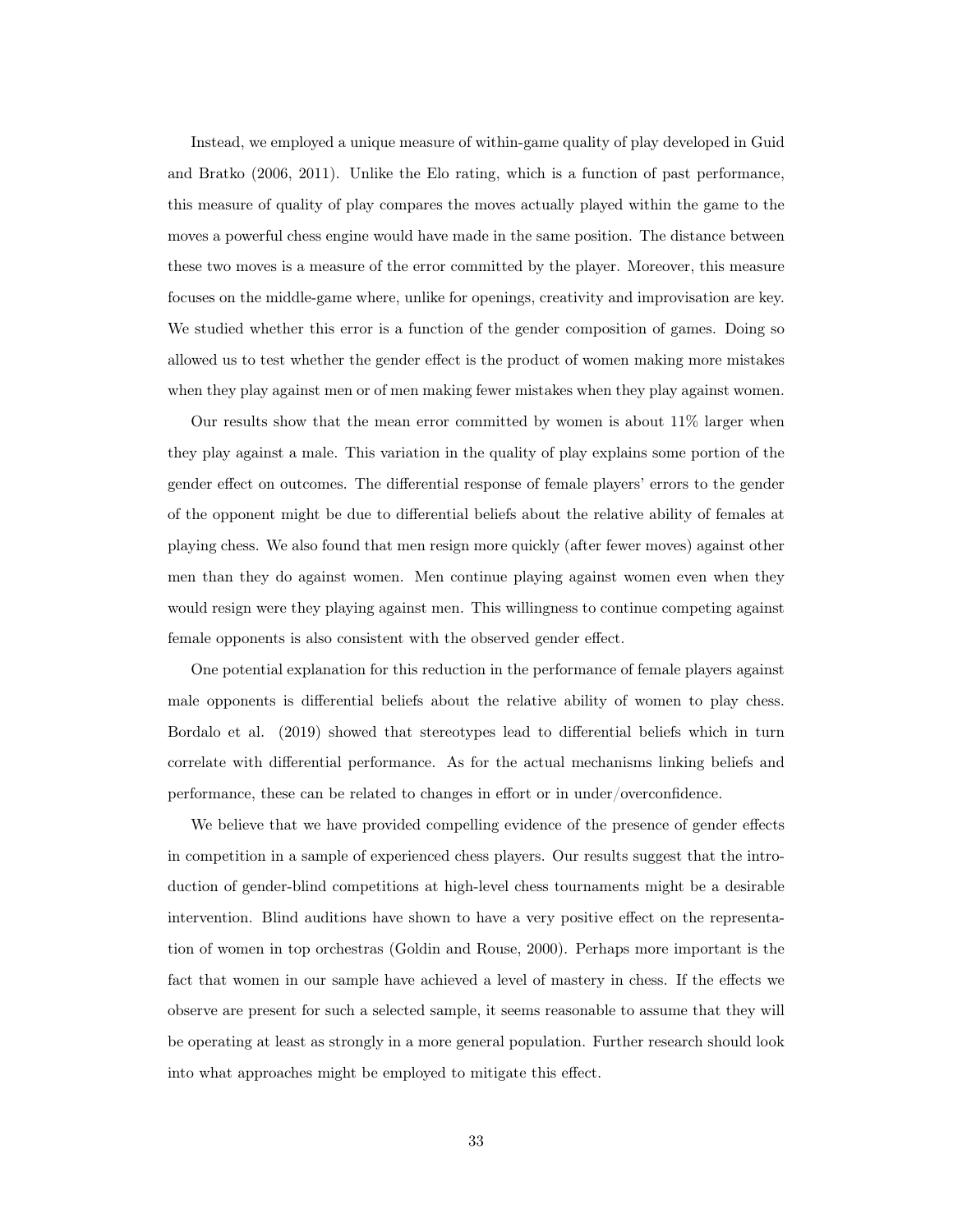## **REFERENCES**

Antonovics, K., Arcidiacono P., and Walsh, R. (2009). "The effects of gender interactions in the lab and in the field", Review of Economics and Statistics, 91, 152–622.

Athey, S., and Imbens, G. (2015). "A measure of robustness to misspecification", American Economic Review, 105, 476-80.

Auster, E., and Prasad, A. (2016). "Why do women still not make it to the top? Dominant organizational ideologies and biases by promotion committees limit opportunities to destination positions", Sex Roles,  $75(5)$ , 177-196.

Bilalic, M., Smallbone, K., McLeod, P., and Gobet, F. (2009). "Why are (the best) women so good at chess? Participation rates and gender differences in intellectual domains", Proceedings of the Royal Society B, 276, 1161-1165.

Black, S., and Strahan, P.E. (2001). "The division of spoils: rent-sharing and discrimination in a regulated industry", American Economic Review, 91, 814–31.

Blau, F., and Kahn, L. (2017). "The gender wage gap: Extent, trends, and explanations", Journal of Economic Literature, 55(3), 789-865.

Bloom, N., Propper, C., Seiler, S., and Van Reenen, J. (2015). "The impact of competition on management quality: Evidence from public hospitals", Review of Economic Studies, 82(2), 457-489.

Boggan, A., Bartlett, J., and Krawczyk, D. (2012). "Chess masters show a hallmark of face processing with chess", Journal of Experimental Psychology: General, 141(1), 37– 42.

Booth, A., and Yamamura, E. (2016). "Performance in mixed-sex and single-sex tournaments: What we can learn from speedboat races in Japan", The Review of Economics and Statistics, 100(4), 581–593.

Bordalo, P., Coffman, K., Gennaioli, N., and Shleifer, A. (2019). "Beliefs about gender", American Economic Review, 109(3), 739-773.

Bronowski, J. (1973). The Ascent of Man, Boston: Little, Brown and Company.

Campitelli, G. (2013). "How computers changed chess", The Conversation, November 29.

Cardenas, J.C, Dreber, A., Von Essen, E., and Ranehill, E. (2012). "Gender differences in competitiveness and risk taking: Comparing children in Colombia and Sweden," Journal of Economic Behavior and Organization, 83(1), 11-23.

Charness, N. (1992). "The impact of chess research on cognitive science", Psychological Research, 54(1), 4–9.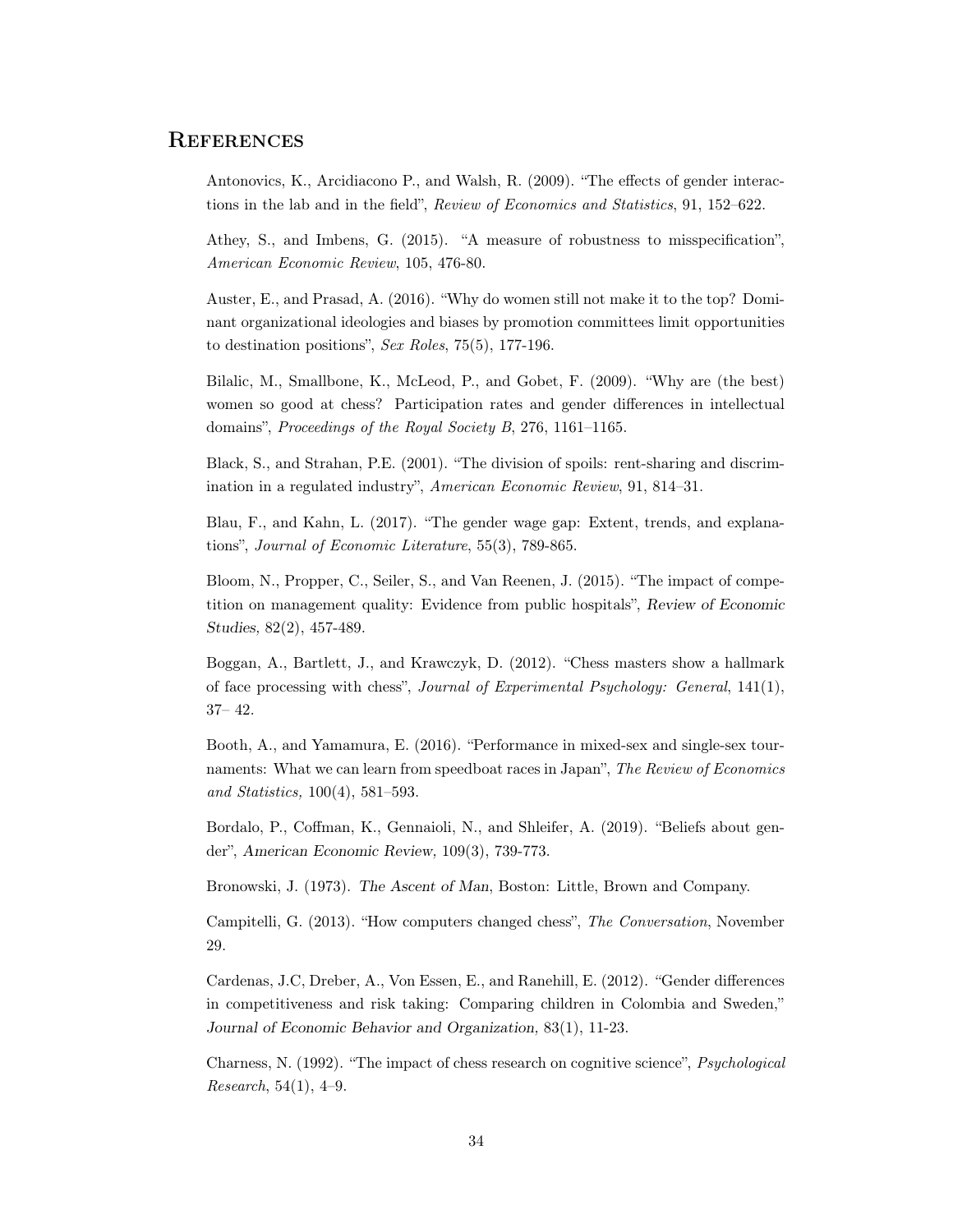Charness, N., and Gerchak, Y. (1996). "Participation rates and maximal performance: A loglinear explanation for group differences, such as Russian and male dominance in chess", *Psychological Science*,  $7(1)$ ,  $46-51$ .

Computer Chess Rating Lists (2022), "Complete Rating List", available at www.computerchess.org.uk/ccrl/4040/rating\_list\_all.html.

Correia, S. (2016). "A feasible estimator for linear models with multi-way fixed effects", Duke University Working Paper.

de Bruin, A., Smits, N., Rikers, R., and Schmidt, H. (2008). "Deliberate practice predicts performance over time in adolescent chess players and drop-outs. A linear mixed models analysis", *British Journal of Psychology*, 99, 473–497.

de Sousa, J., and Hollard, G. (2021). "From micro to macro gender differences: Evidence from field tournaments", Sciences Po Working Paper.

Elo, A.E. (1978). The Rating of Chessplayers, Past and Present, New York: Arco Pub.

Gerdes, C., and Gränsmark, P. (2010). "Strategic behavior across gender: A comparison of female and male expert chess players", Labour Economics, 17(5), 766-775.

Glickman, M. (1995). "A comprehensive guide to chess ratings", American Chess Journal, 3, 9–102.

Gneezy, U., Leonard, K.L., and List, J.A. (2009). "Gender differences in competition: Evidence from a matrilineal and a patriarchal society", Econometrica, 77(5), 1637- 1664.

Gneezy, U., Niederle M., and Rustichini, A. (2003). "Performance in competitive environments: gender differences", Quarterly Journal of Economics, 118, 1049–74.

Gneezy, U., and Rustichini, A. (2004). "Gender and competition at a young age", American Economic Review, 94, 377-81.

Grabner, R.H. (2014). "The role of intelligence for performance in the prototypical expertise domain of chess", Intelligence, 45, 26-33.

Gränsmark, P. (2012). "Masters of our time: Impatience and self-control in high-level chess games", Journal of Economic Behavior and Organization, 82(1), 179-191.

Gaure, S. (2010). "OLS with multiple high dimensional category dummies", Memorandum 14/2010, Oslo University, Department of Economics.

Gino, F., and Brooks, A.W. (2015). "Explaining Gender Differences at the Top", Harvard Business Review, 23 September.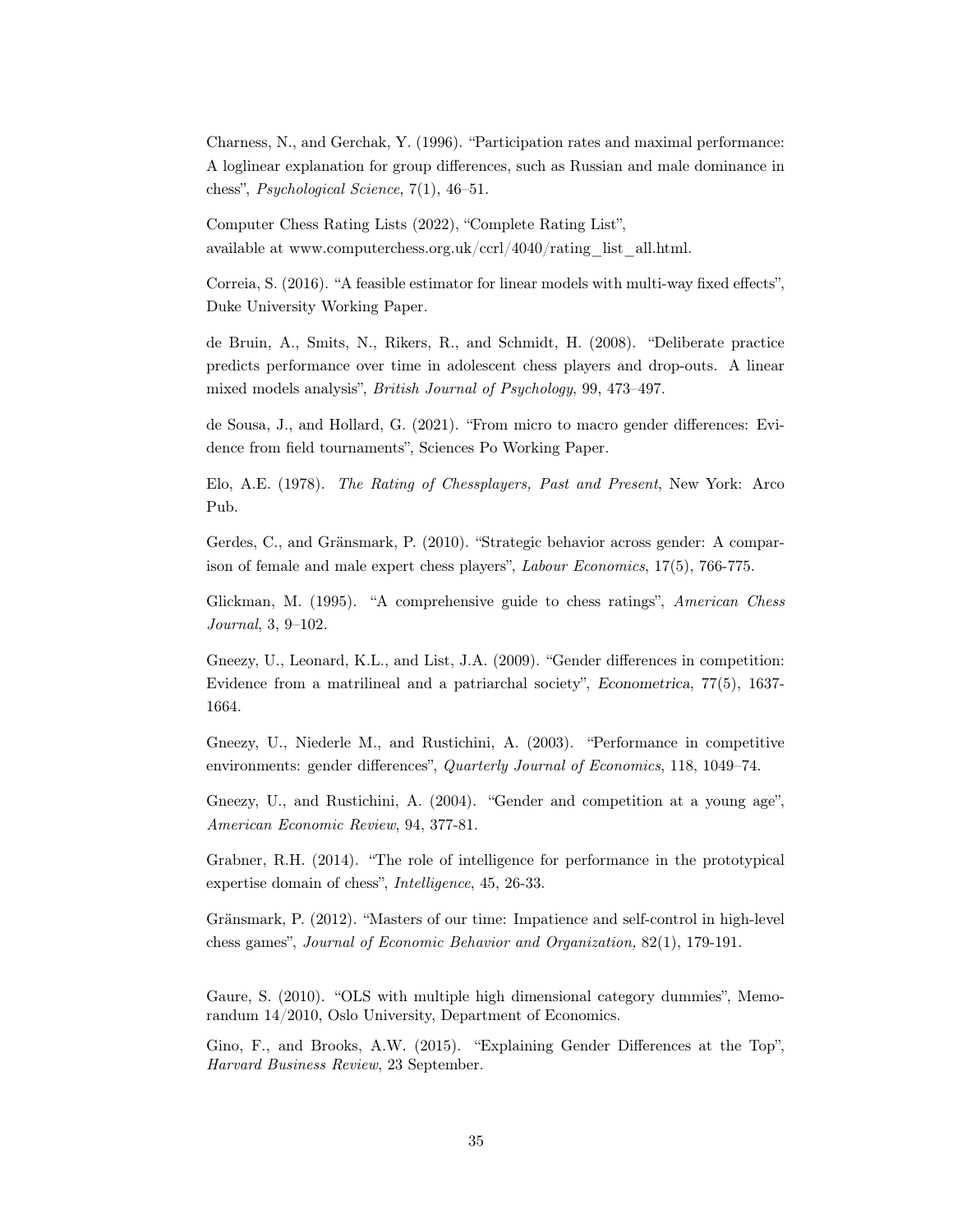Goldin, C., and Rouse, C. (2000). "Orchestrating impartiality: the impact of "blind" auditions on female musicians", American Economic Review, 40, 715–42.

Guid, M., and Bratko, I. (2006). "Computer analysis of chess champions", International Computer Games Association Journal, 29(2), 65-73.

Guid, M., and Bratko, I. (2011). "Using heuristic-search based engines for estimating human skill at chess", *International Computer Games Association Journal*,  $34(2)$ , 7181.

Guimaraes, P., and Portugal, P. (2010). "A simple feasible alternative procedure to estimate models with high-dimensional fixed effects", Stata Journal, 10(4), 628-649.

Günther, C., Ekinci, N.A., Schwieren C., and Strobel, M. (2010). "Women can't jump? An experiment on competitive attitudes and stereotype threat", Journal of Economic Behavior and Organization, 75, 395–401.

Gupta, N., Poulsen, A., and Villeval, M.C. (2013). "Gender matching and competitiveness: Experimental evidence", Economic Inquiry, 51(1), 816–835.

Hambrick, D., Oswald, F., Altmann, E., Meinz, E., Gobet, F., and Campitelli, G. (2014). "Deliberate practice: Is that all it takes to become an expert?", Intelligence, 45, 34-45.

Herlitz, A., and Lovén, J. (2013). "Sex differences and the own-gender bias in face recognition: A meta-analytic review", Visual Cognition, 21(9-10), 1306-1336.

Hogarth, R., Karelaia, N., and Trujillo, C. (2012). "When should I quit? Gender differences in exiting competitions", Journal of Economic Behavior and Organization, 83, 136–150.

Howard, R. (2005). "Are gender differences in high achievement disappearing? A test in one intellectual domain", Journal of Biosocial Studies, 37, 371–380.

Iriberri, N., and Rey-Biel, P. (2017). "Stereotypes are only a threat when beliefs are reinforced: On the sensitivity of gender differences in performance under competition to information provision", Journal of Economic Behavior and Organization, 135, 99- 111.

Jetter, M., and Walker, J.K. (2018). "The gender of opponents: Explaining gender differences in performance and risk-taking?", *European Economic Review*, 109, 238-256.

Just, T. and Burg, D. (2003). U.S. Chess Federation's Official Rules of Chess (5th ed.), New York: Random House Puzzles and Games.

Kleinjans, K. (2009). "Do gender differences in preferences for competition matter for occupational expectations?", Journal of Economic Psychology, 30, 701-710.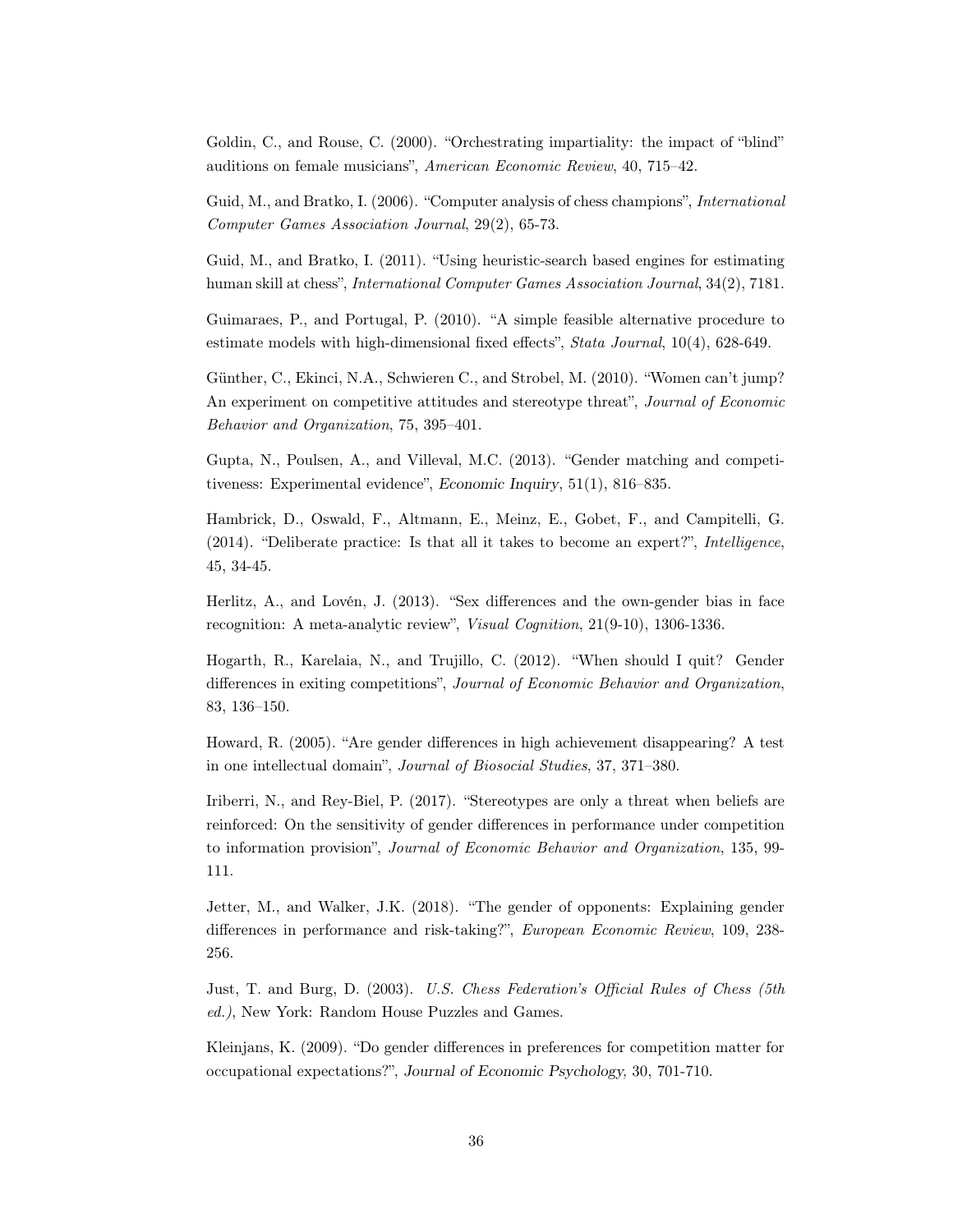Knapp, M. (2010). "Are participation rates sufficient to explain gender differences in chess performance?", Proceedings of the Royal Society of London B: Biological Sciences, 277(1692): 2269–2270.

Kuhnen, C. M., and Tymula, A. (2012). "Feedback, Self-Esteem, and Performance in Organizations", Management Science, 58(1): 94–113.

Levitt, S., List, J., and Sadoff, E. (2011). "Checkmate: Exploring backward induction among chess players", American Economic Review, 101(2), 975-90.

Li, R. (2014). "Why women see differently from the way men see? A review of sex differences in cognition and sports", Journal of Sport and Health Science, 3, 155-162.

Lindquist, G.S., and Säve-Söderbergh, J. (2011). "Girls will be girls', especially against boys: Risk-taking in the 'Daily double' on *Jeopardy*", *Economics Letters*, 112, 158-160.

Maass, A., D'ettole, C., and Cadinu, M. (2008). "Checkmate? The role of gender stereotypes in the ultimate intellectual sport", *European Journal of Social Psychology*, 38, 231-245.

McFadden, D.L. (1974). "Conditional logit analysis of qualitative choice behavior", in Frontiers in Econometrics, P. Zarembka ed, New York: Wiley.

McFadden, D.L. (1984). "Econometric analysis of qualitative response models", in Handbook of Econometrics vol. 2, Z. Griliches and M.D. Intriligator eds, New York: North-Holland Publishing.

Morin, L-P. (2015). "Do men and women respond differently to competition? Evidence from a major education reform", Journal of Labor Economics, 33(2), 443-491.

Niederle, M. (2016). "Gender", in The Handbook of Experimental Economics vol 2, J. Kagel and A. E. Roth eds, Princeton, USA: Princeton University Press.

Niederle, M., and Vesterlund, L. (2007). "Do women shy away from competition? Do men compete too much?", Quarterly Journal of Economics, 122, 1067-101.

Niederle, M., and Vesterlund, L. (2011). "Gender and competition", Annual Review of Economics, 3, 601-630.

Örs, E., Palomino, F., and Peyrache, E. (2013). "Performance gender gap: Does competition matter?", Journal of Labor Economics, 31(3), 443-499.

Palacios-Huerta, I., and Volij, O. (2009). "Field centipedes", American Economic Review, 99(4), 1619-1635.

Polachek, S.W. (1981). "Occupational self-selection: a human capital approach to sex differences in occupational structure", Review of Economics and Statistics, 68, 60–69.